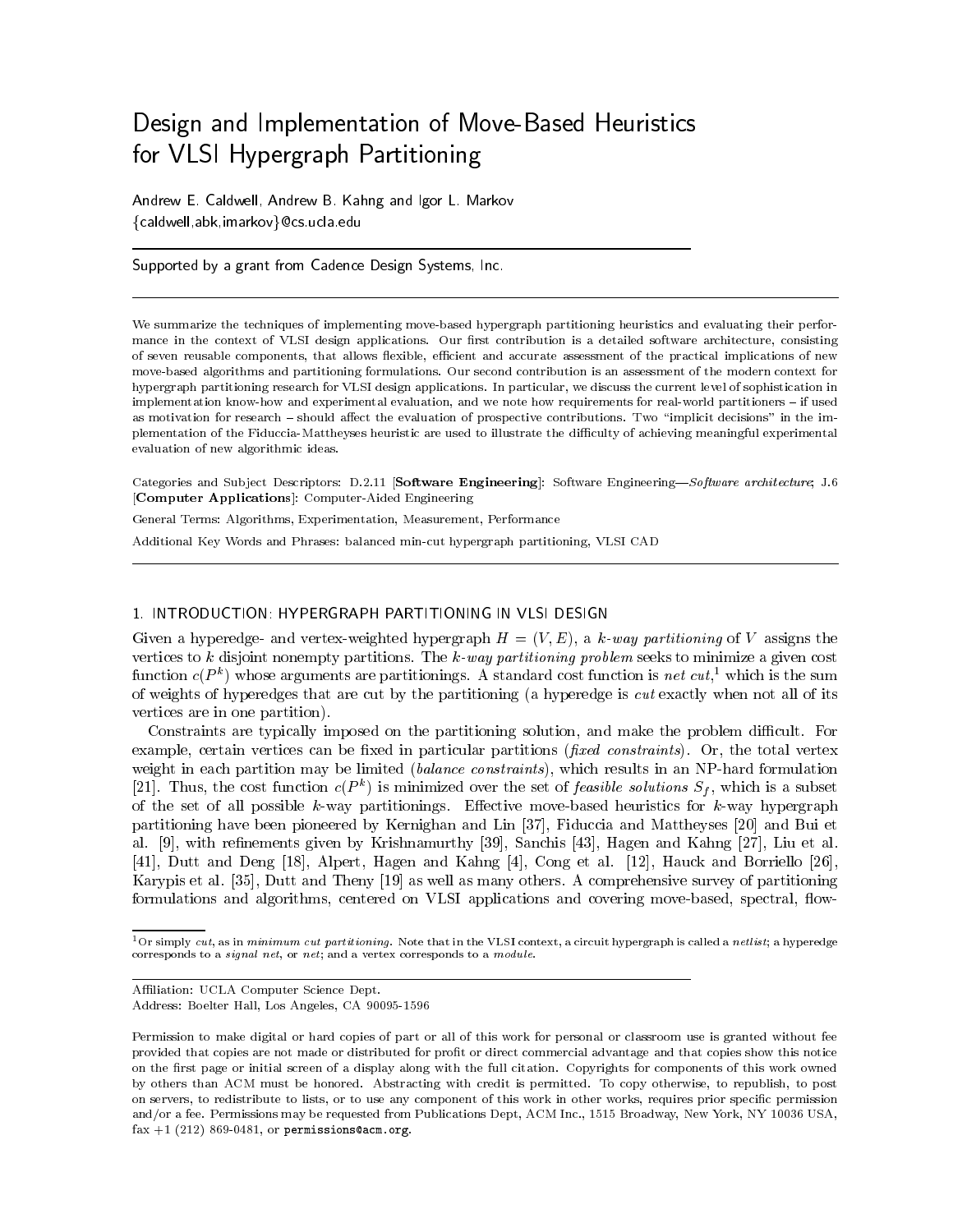based, mathematical programming-based, etc. approaches, is given in a comprehensive survey [5] by Alpert and Kahng. A recent update on balanced partitioning in VLSI physical design is provided by a short survey [32] by Kahng.

#### 1.1 The VLSI Design Context

VLSI design has long provided driving applications and ideas for hypergraph partitioning heuristics. For example, the methods of Kernighan-Lin [37] and Fiduccia-Mattheyses [20] form the basis of today's movebased approaches. The method of Goldberg-Burstein [25] presaged the multilevel approaches recently popularized in the parallel simulation [23; 28; 33] and VLSI [3; 35; 4] communities. As Alpert and Kahng notice in their survey [5], applications in VLSI design include test, simulation and emulation, design of systems with multiple field-programmable devices, technology migration and repackaging, and top-down floorplanning and placement.

Depending on the specific VLSI design application, a partitioning instance may have directed or undirected hyperedges, weighted or unweighted vertices, etc. However, in all contexts the instance represents { at the transistor-level, gate-level, cell-level, block-level, chip-level, or behavioral description module  $level - a human-designed system. Such instances are highly non-random. Many efforts (e.g., [31], [14],$ [24], [8]) have used statistical attributes of real-world circuit hypergraphs (based on Rent's parameter [40], shape, depth, fanout distribution, etc.) to generate random hypergraphs believed relevant to evaluation of heuristics. These efforts have not yet met with wide acceptance in the VLSI community, mostly because generated instances do not guarantee "realism". Hence, the current practice remains to evaluate new algorithmic ideas against suites of benchmark instances.

In the VLSI partitioning community, performance of algorithms is typically evaluated on the ACM/SIGDA benchmarks now maintained by the Collaborative Benchmarking Laboratory at North Carolina State benchmarks now maintained by the Collaborative Benchmarking Laboratory at North Carolina State University http://www.cbl.ncsu.edu/benchmarks.2 Alpert [2] noted that many of these circuits no longer reflect the complexity of modern partitioning instances, particularly in VLSI physical design; this motivated the release of eighteen larger benchmarks produced from internal designs at IBM [1].3

Salient features of benchmark (real-world) circuit hypergraphs include

|size: number of vertices can be up to one million or more (instances of all sizes are equally important).

|sparsity: average vertex degrees are typically between 3 and 5 for cell-, gate- and device-level instances; higher average vertex degrees occur in block-level design.

|number of hyperedges (nets) typically between 0.8x and 1.5x of the number of vertices (each module typically has only one or two outputs, each of which represents the source of a new signal net).

-average net sizes are typically between 3 to 5.

 $\alpha$  small number of very large nets (e.g., clock, reset, test) connect hundreds or thousands of vertices.

Statistics for circuit benchmarks used in our work are given in Tables 4, 5 and 6.

Partitioning heuristics must be highly efficient in order to be useful in VLSI design.<sup>4</sup> As a result - and also because of their flexibility in addressing variant objective functions - fast and high-quality iterative move-based partitioners based on the approach of Fiduccia-Mattheyses [20] have dominated recent practice.

#### 1.2 The Fiduccia-Mattheyses Approach

The Fiduccia-Mattheyses (FM) heuristic for bipartitioning circuit hypergraphs [20] is an iterative improvement algorithm. Its neighborhood structure is induced by single-vertex, partition-to-partition moves.<sup>5</sup>

 $2$ These benchmarks are typically released by industry or academic designers at various workshops and conferences (e.g., Layout-Synth90, LayoutSynth92, Partitioning93, PDWorkshop93, ...).

 $3$ While those benchmarks are now used in most partitioning papers, we would like to stress that they present considerably harder partitioning problems than earlier available benchmarks available from http://www.cbl.ncsu.edu/benchmarks, primarily due to more varied distributions of node degrees and weights. See, e.g., Tables 4, 5 and 6.

 $^4$ For example, a modern top-down standard-cell placement tool might perform timing- and routing congestion-driven recursive mincut bisection of a cell-level netlist to obtain a "coarse placement", which is then refined into a "detailed placement" by stochastic hill-climbing search. The entire placement process in currently released tools from companies like Avant!, Cadence, CLK CAD, Gambit, etc. takes approximately 1 CPU minute per 6000 cells on a 300MHz Sun Ultra-2 uniprocessor workstation with adequate RAM. The implied partitioning runtimes are on the order of 1 CPU second for netlists of size 25,000 cells, and 30 CPU seconds for netlists of size 750,000 cells [16]. Of course, we do not advocate performance tuning to match industrial-strength runtimes. However, absent other justifications, "experimental validation" of heuristics in the wrong runtime regimes (say, hundreds of CPU seconds for a 5000-cell benchmark) has no practical relevance.

 $^5\rm{By}$  contrast, the stronger Kernighan-Lin (KL) heuristic [37] uses a pair-swap neighborhood structure.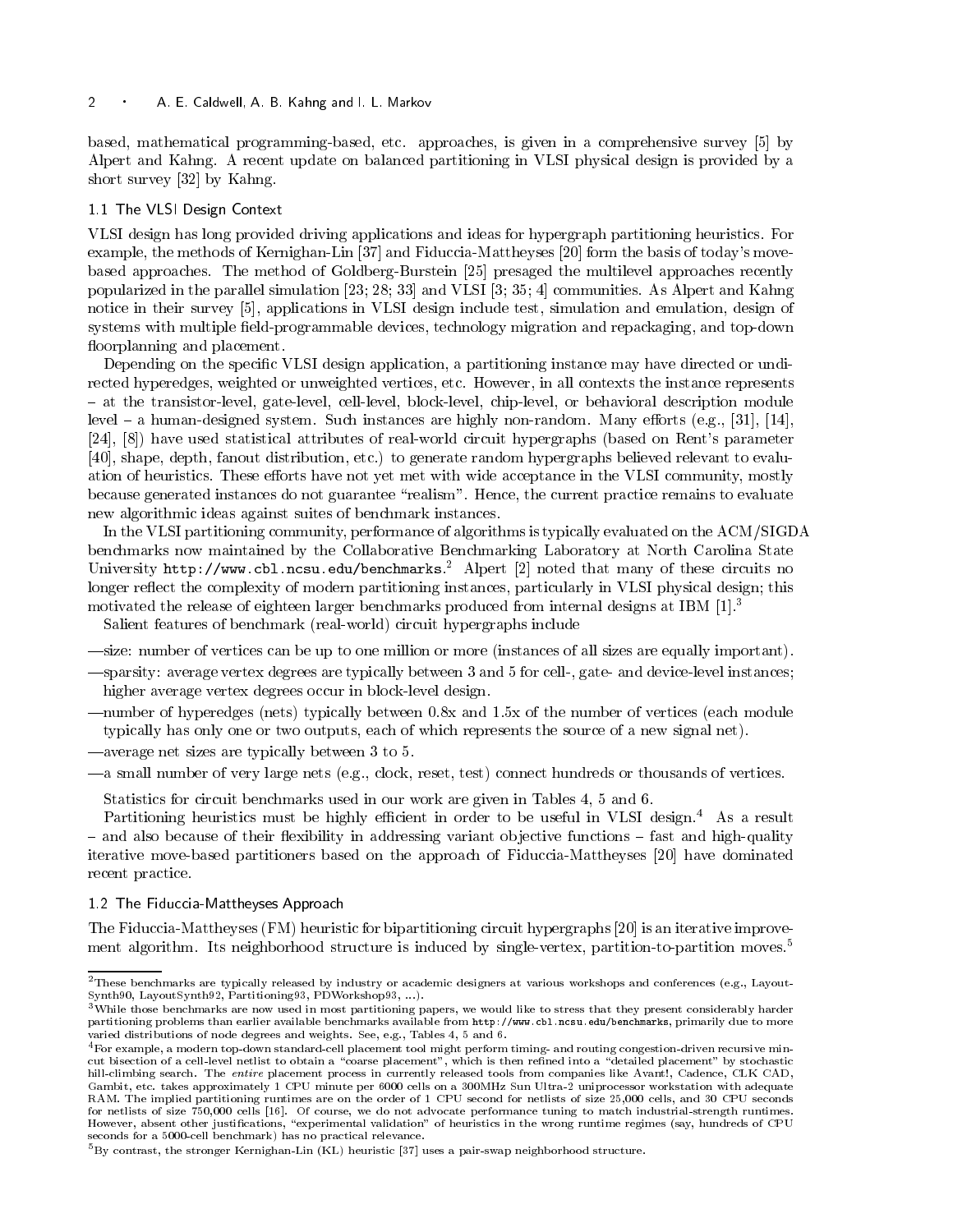

Fig. 1. Gains in hyperedge cut associated with each potential vertex move.

FM starts with a possibly random solution and changes the solution by a sequence of moves which are organized as passes. At the beginning of a pass, all vertices are free to move (unlocked), and each possible move is labeled with the immediate change in total cost it would cause; this is called the *gain* of the move — positive gains reduce solution cost, while negative gains increase it (see example in Figure 1). Iteratively, a move with highest (but not necessarily positive) gain is selected and executed, which may result in a lower, higher or unchanged solution cost. The moved vertex is locked, i.e., is not allowed to move again during that pass. Since moving a vertex can change gains of adjacent vertices, all affected gains are updated. Selection and execution of a best-gain move, followed by gain update, are repeated until every vertex is locked. After every vertex has moved exactly once, we get a partitioning solution symmetric to the one at the beginning of the pass, thus having the same cost (see Figure 2). Then, the best solution seen during the pass is adopted as the starting solution of the next pass. The algorithm terminates when a pass fails to improve solution quality.



Fig. 2. Characteristic profile of solution cost change during one FM pass. The lowest-cost solution seen during the pass (best prefix of moves) is highlighted; this is adopted as the initial solution for the next pass.

The FM algorithm can be easily seen to have three main operations: (1) the computation of initial gain values at the beginning of a pass; (2) the retrieval of the best-gain (feasible) move; and (3) the update of all affected gain values after a move is made. The contribution of Fiduccia and Mattheyses lies in observing that circuit hypergraphs are sparse, so that any move gain is bounded between two and negative two times the maximal vertex degree in the hypergraph (times the maximal edge weight, if edge weights are used). This allows hashing of moves by their gains: all affected gains can be updated in linear

3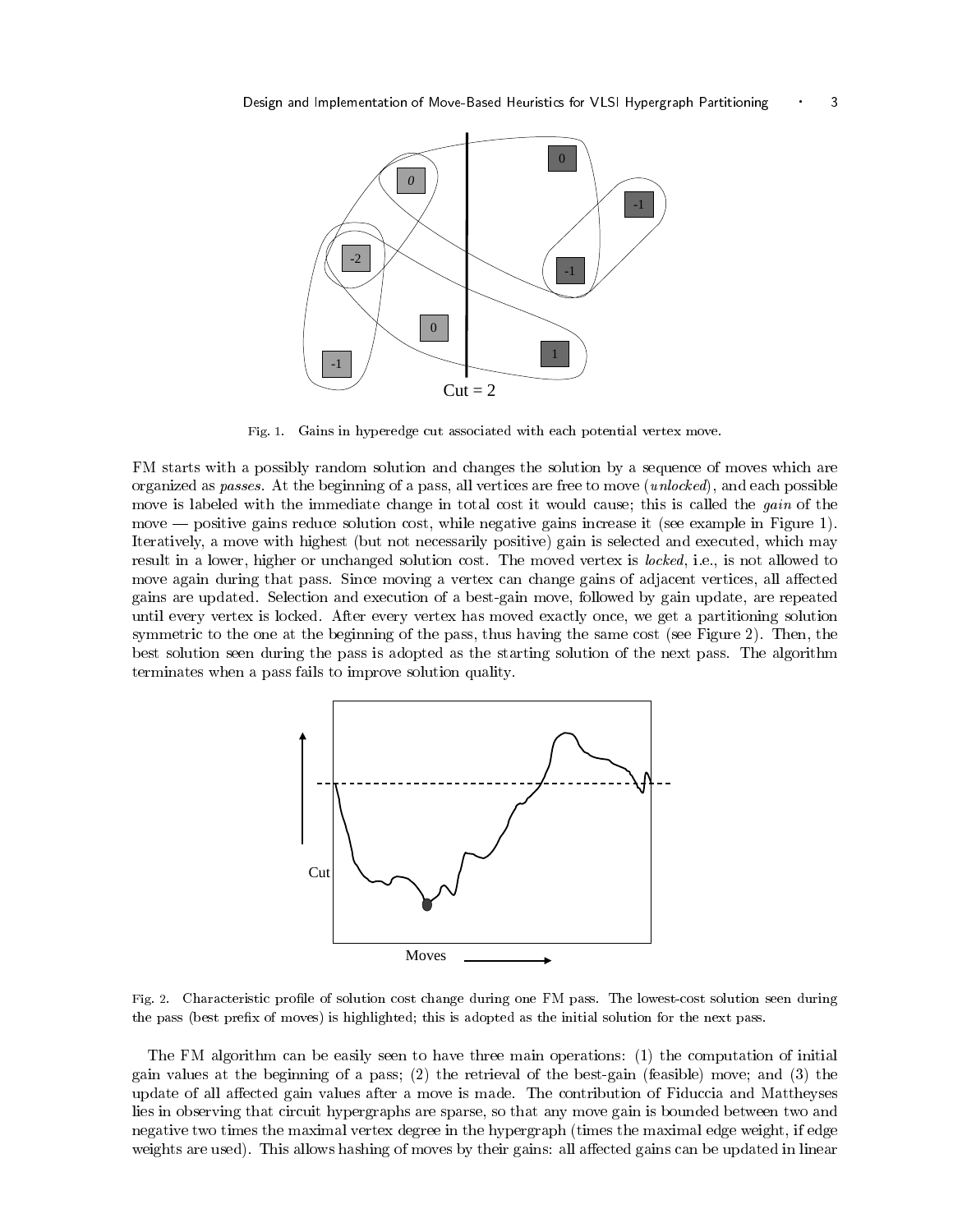#### $\overline{4}$ 4 A. E. Caldwell, A. B. Kahng and I. L. Markov

time, yielding overall linear complexity per pass. In [20], all moves with the same gain are stored in a linked list representing a "gain bucket".

#### 1.3 Contributions of This Paper

In this paper, we discuss the implementation and evaluation of move-based hypergraph partitioning heuristics, notably the FM heuristic, in the context of VLSI design applications. Our first contribution is a detailed software architecture, consisting of seven reusable components, that allows flexible, efficient and accurate assessment of the practical implications of new move-based algorithms and partitioning formulations. Our second contribution is an assessment of the modern context for hypergraph partitioning research for VLSI design applications. In particular, we discuss the current level of sophistication in implementation know-how and experimental evaluation, and we note how requirements for real-world partitioners - if used as motivation for research - should affect the evaluation of prospective contributions. Two "implicit decisions" in the implementation of the FM heuristic are demonstrated to illustrate the difficulty of achieving meaningful experimental evaluation of new algorithmic ideas. Since our architecture allows one to capture and study such previously unexplored degrees of freedom, we believe that it is conducive to algorithm innovation and leading-edge quality of results.

#### 2. ARCHITECTURE OF A MOVE-BASED PARTITIONING TESTBENCH

In this section, we describe a seven-component software architecture for implementation of move-based partitioning heuristics, particularly those based on the FM approach.By way of example, we reword the Fiduccia-Mattheyses algorithm in terms of these seven software components. By carefully dividing responsibilities among components we attempt to provide the implementation flexibility and runtime efficiency that is needed to evaluate the practical impact of new algorithmic ideas and partitioning

#### 2.1 Main Components

- Partitioning Interface. Formally describes the input and output to partitioners without mentioning internal structure and implementation details. All partitioner implementations then conform to this input/output specification.
- Initial Solution Generator. Generates partitionings that satisfy given constraints, typically using randomization in the construction.
- Incremental Cost Evaluator. Evaluates the cost function for a given partitioning and dynamically maintains cost values when the partitioning is changed by applying moves. Updates typically should be performed in constant time.
- Legality Checker. Verifies whether a partitioning satisfies a given constraint. The Legality Checker is used to determine the legality of a move. Multiple constraints may be handled with multiple legality checkers.
- Gain Container. A general container for moves, optimized for efficient allocation, retrieval and queueing of available moves by their gains. Moves can be retrieved by, e.g., the index of the vertex being moved, and/or the source or destination partition. A Gain Container supports quick updates of the gain for a move, and fast retrieval of a move with the highest gain. The Gain Container is also independent of the incremental cost evaluator and legality checker; it is populated and otherwise managed by the Move Manager.
- Move Manager. Responsible for choosing and applying one move at a time. It may rely on a Gain Container to choose the best move, or randomly generate moves. It can undo moves on request. If used in pass-based partitioners, it incrementally computes the change in gains due to a move, and updates the Gain Container.

The Move Manager maintains "status information", such as the current cost and how each partition is filled. It may be controlled by the caller via parameter updates before every move selection (e.g. a temperature parameter in simulated annealing).

Pass-Based Partitioner (proper). Solves "partitioning problems" by applying incrementally improving passes to initial solutions. A pass consists of legal moves, chosen and applied by the move manager. Within a pass, a partitioner can request that the Move Manager undo some of the moves,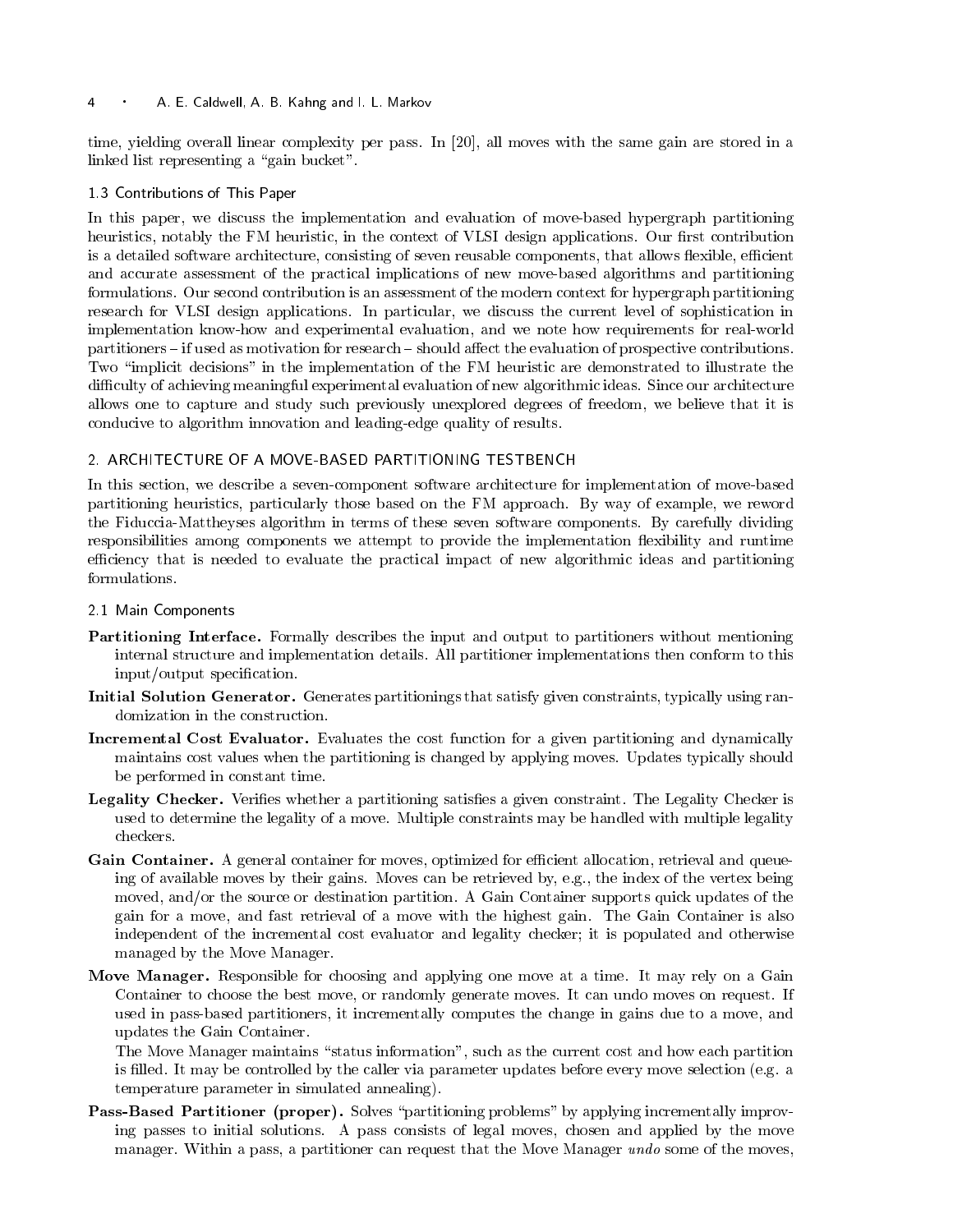i.e., perform inverse moves. The Pass-Based Partitioner is an implementation of the Partitioning Interface.

This modularity allows for separate benchmarking and optimization of most components. It also provides flexibility to use multiple alternative implementations relevant to special cases.<sup>6</sup> A fundamental facility enabling such modularity is a common efficient hypergraph implementation.<sup>7</sup>

#### 2.2 Component Descriptions

We now give somewhat more detailed component descriptions, omitting three components for which implementation choices are less critical.

2.2.1 Incremental Cost Evaluator. Initialized with a hypergraph, the Incremental Cost Evaluator is responsible for evaluating the cost function for a given partitioning, and incrementally maintaining this value when the partitioning changes (i.e., a vertex is moved). When the cost function is computed as sum of hyperedge costs, those costs should also be maintained and available.

Efficient implementations typically maintain an internal state, e.g. relevant statistics, for each hyperedge. This facilitates efficient constant-time cost updates when single moves are performed. An Evaluator whose values are guaranteed to be from a small (esp. finite) range should be able to exploit this range to enable faster Gain Container implementations (e.g. using buckets versus priority queues). Interface:

|Initialize (internal structures) with a hypergraph and a partitioning solution.

- |Report current cost (total or of one net) without changing internal state.
- |Complete change of internal state (re-initialization) for all vertices and nets.
- -Incremental change of internal state (for all nets whose cost is affected or for a given net) due to one elementary move without updating the costs.8

2.2.2 Gain Container. The Gain Container stores all moves currently available to the partitioner (these may not all be legal at a given time) and prioritizes them by their gains (i.e., the immediate effect each would have on the total cost). A container of move/gain pairs is defined by the interface below, which allows quick updates to each and any move/gain pair after a single move.

A Gain Container should be able to find the move with highest gain quickly, possibly subject to various constraints such as a given source or destination partition, and may provide support for various tie-breaking schemes in order to choose the best move among the moves with highest gain. A Gain Container does not initiate gain updates by itself and is not aware of Cost Evaluators, the Move Manager, or how the gains are interpreted. Gain Containers do not need to determine the legality of moves. This makes them reusable for a range of constrained partitioning problems. Faster implementations (e.g. with buckets) may require that the maximal possible gain be known.

- |Add a move to the Container, given the gain.
- |Get the gain for a move.
- $-$ Set the gain for a move (e.g. to update).
- -Remove a move from the Container.
- |Find a move of highest gain.

.5

 $6$ For example, many optimizations for 2-way partitioning from the general k-way case can be encapsulated in the evaluator. On the other hand, in our experience optimizing a Gain Container for 2-way is barely worth maintaining separate pieces of code.

<sup>7</sup>A generic hypergraph implementation must support I/O, statistics, various traversals and optimization algorithms. However, no such implementation will be optimal for all conceivable uses. We decided to implement our own reusable components based on the Standard Template Library and optimize them for our use models.

Features directly supported by the hypergraph component include memory management options, conversions, I/O, various construction options such as ignoring hyperedges of size less than 2 or bigger than a certain threshold, lazily executed calls for sorting nodes or edges in various orders etc. Many trade-off had to be made, e.g. the hypergraph objects used in critical pieces of code have to be unchangeable after their initial construction so as to allow for very efficient internal data structures.

None of the many existing generic implementations we reviewed was sufficiently malleable to meet our requirements without overwhelming their source code by numerous compiler #defines for adapting the code to a given use model. Having complete control over the source code and internal interfaces also allows for maximal code reuse in implementing related functionalities.

<sup>8</sup>Changing the state of one net will, in general, make the overall state of the evaluator inconsistent. This can be useful, however, for "what-if" cost lookups when a chain of incremental changes can return to the original state.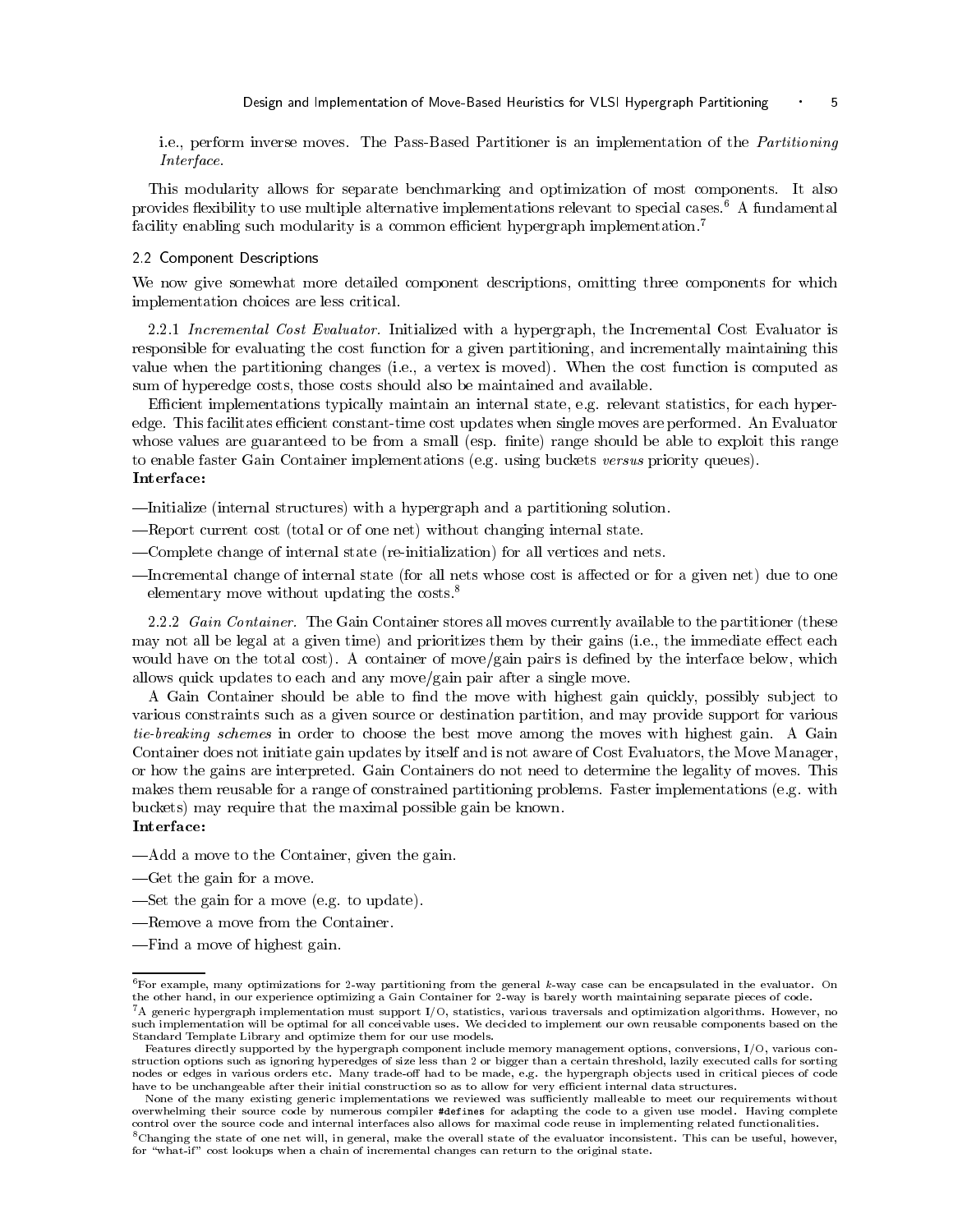#### 6 **· A. E. Caldwell, A. B. Kahng and I. L. Markov**

- $\text{I}-$ Invalidate current highest gain move, in order to request the next highest gain move.<sup>9</sup> Typically applied if the current highest gain move appears illegal.
- |Invalidate current highest gain bucket to access the next highest gain bucket.

The primary constituents of a Gain Container are a repository and prioritizers.

- Repository for gain/move pairs handles allocation and deallocation of move/gain pairs, and supports fast gain lookups given a move.
- Prioritizer finds a move with highest gain. In addition, may be able to choose best-gain moves among moves with certain properties, such as a particular destination or source partition. Updates gains and maintains the queue containing the moves, in particular, is responsible for tie-breaking schemes.

We say that some moves stored in the repository are *prioritized* when they participate in the prioritizer's data structures. Not prioritizing the moves affecting a given vertex corresponds to "locking" the vertex, as it will never be chosen as the highest-gain move. The standard FM heuristic locks a given cell as soon as it is moved in a pass; however, variant approaches to locking have been proposed [15].

2.2.3 Move Manager. A Move Manager handles the problem's move structure by choosing and applying the best move (typically, the best *legal* move), and incrementally updates the Gain Container that is used to choose the best move. The Move Manager reports relevant "status information" after each move, e.g. current cost and partition balance, which allows the caller to determine the best solution seen during the pass. In order to return to such best solution, the move manager must perform undo operations on request.

#### Interface:

- |Choose one move (e.g., the best feasible) and apply it. Ensure all necessary updates (gain container, incremental evaluator).
- $\rightarrow$ Return new "status info", e.g., total cost, partition balances, etc.
- |Undo a given number of moves (each move applied must be logged to support this).

2.2.4 Pass-Based Partitioner (Proper). Recall that a Pass-Based Partitioner applies incrementally improving passes to initial solutions and returns best solutions seen during such passes.10 A pass consists of moves, chosen and applied by move manager. After a pass, a Partitioner can request that the Move Manager perform undo operations to return to the best solution seen in that pass. A Partitioner decides when to stop a pass, and what intermediate solution within the pass to return to, on the basis of its control parameters and status information returned by the Move Manager after each move. The Partitioner can have access to multiple combinations of Incremental Cost Evaluators, Move Managers and Gain Containers, and can use them flexibly at different passes to solve a given partitioning problem. Note that a Partitioner is not necessarily aware of the move structure used: this is a responsibility of Move Managers.

### Interface:

 $-Takes a$  "partitioning problem" and operational parameters on input.

-Returns all solutions produced, with the best solution marked.

## 2.3 A Generic Component-based FM Algorithm

A "partitioning problem" consists of

## $-\hbox{hypergraph}$

- $\equiv$  arrays of solution placeholders ("buffers"), possibly populated with initial solutions
- $\rightarrow$  information representing relevant constraints, e.g., fixed assignments of vertices to partitions and maximum total vertex area in each partition
- $\alpha$ dditional information required to evaluate the cost function, e.g., geometry of partitions for wirelengthdriven partitioning in the top-down placement context.

<sup>9</sup>Note that this does not remove the move from the Gain Container.

 $^{10}\rm{While}$  every pass as a whole must not worsen current solution, individual moves within a pass may do so.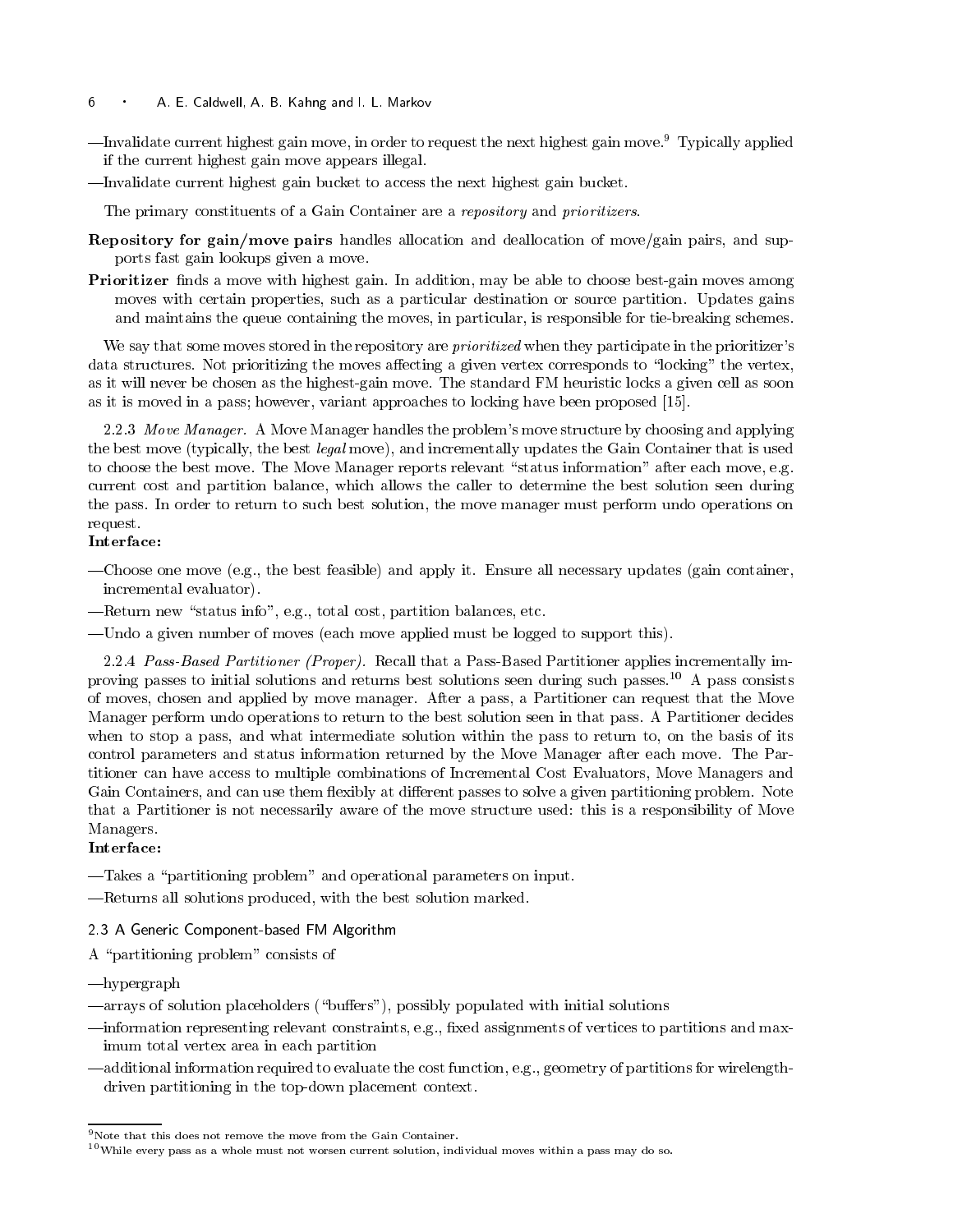Design and Implementation of Move-Based Heuristics for VLSI Hypergraph Partitioning 7

 $\overline{7}$ 



Fig. 3. Component-based FM algorithm improves a given solution or a randomly generated one. Improvement is performed in passes. A pass consists of legal moves with the best possible gain  $-$  positive, zero or negative. Every vertex can be only moved once which is enforced by \locking" every moved vertex, i.e. removing its moves from the gain container. The choice of the best move is facilitated by updates to the gain container after every move. At the end of the pass, the best seen solution is restored using a move log (every move is logged).

The Partitioner goes over relevant places in solution buffers and eventually writes good partitioning solutions into them. An existing solution may thus be improved, but if a place is empty, an initial solution generator will be called. A relevant Move Manager must be instantiated and initialized; this includes instantiation of the constituent Evaluator and Gain Container. The Partitioner then performs successive passes as long as the solution can be improved.

Our generic component-based FM algorithm is described in Figure 3.At each pass, the Partitioner repeatedly requests the Move Manager to pick one [best] move and apply it, and processes information about the new solutions thus obtained. Since no vertex can be moved twice in a pass, no moves will be available beyond a certain point (end of <sup>a</sup> pass). Some best-gain moves may increase the solution cost, and typically the solution at the end of the pass is not as good as the best solutions seen during the pass. The Partitioner then requests that the Move Manager undo a given number of moves to yield a solution with best cost.

While the reinitialization of the Move Manager at the beginning of each pass seems almost straightforward, picking and applying one move is subtle. For example, note that the Move Manager requests the best move from the gain container and can keep on requesting more moves until a move passes legality check(s). As the Move Manager applies the chosen move and locks the vertex, gains of adjacent vertices may need to be updated.

In performing "generic" gain update, the Move Manager walks all nets incident to the moving vertex and for each net computes gain updates *(delta gains)* for each of its vertices due to this net *(these are* combinations of the given net's cost under four distinct partition assignments for the moving and affected vertices; see Section 3.4). These partial gain updates are immediately applied through Gain Container calls, and moves of affected vertices may have their priority within the Gain Container changed. Even if the delta gain for a given move is zero, removing and inserting it into the gain container will typically change tie-breaking among moves with the same gain.

In most implementations the gain update is the main bottleneck, followed by Gain Container construction. Numerous optimizations of generic algorithms exist for specific cost functions, hyperedge cut being particularly amenable to such optimizations.

#### 3. EVALUATING PROSPECTIVE ADVANCES IN PARTITIONING

VLSI design presents many different flavors of hypergraph partitioning. Objective functions such as ratio-cut [48], scaled cost [11], absorption cut [47] sum of degrees, number of vertices on the cut line [29],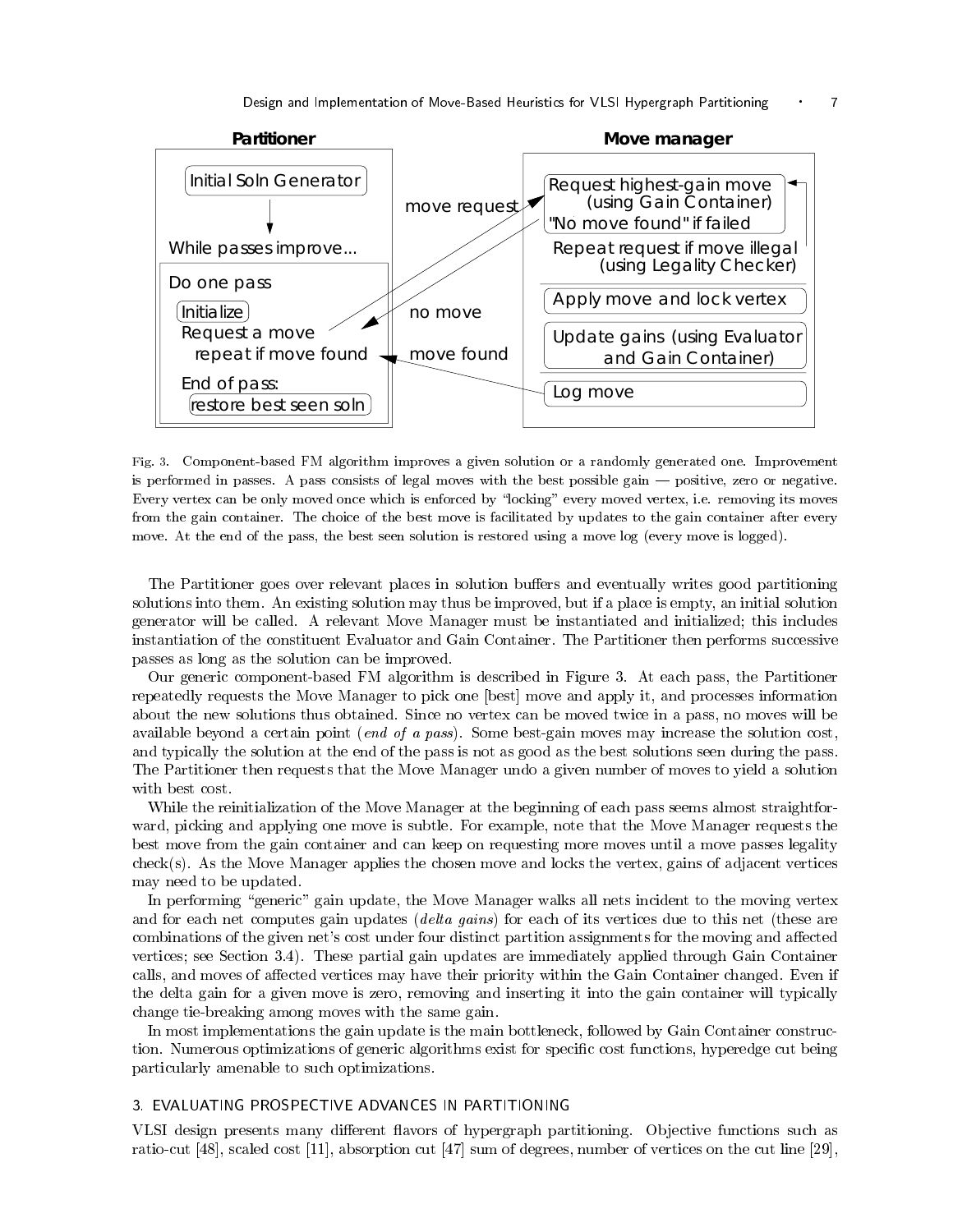#### 8 8 A. E. Caldwell, A. B. Kahng and I. L. Markov

etc. have been applied for purposes ranging from routability-driven clustering to multilevel annealing placement. In top-down coarse placement, partitioning involves fixed or "propagated" terminals  $[17;$ 46], tight partition balance constraints (and non-uniform vertex weights), and an estimated-wirelength ob jective (e.g., sum of half-perimeters of net bounding boxes). By contrast, for logic emulation the partitioning might have all terminals unfixed, loose balance constraints (with uniform vertex weights), and a pure min-cut objective. The partitioning can also be multi-way instead of  $2$ -way [46; 43; 30], "multidimensional" (e.g., simultaneous balancing of power dissipation and module area among the partitions), timing-driven, etc. With this in mind, partitioners are best viewed as "engines" that plug into many different phases of VLSI design. Any prospective advance in partitioning technology should be evaluated in a range of contexts.

In recent VLSI CAD partitioning literature, comparisons to previous work are made using as wide a selection of benchmark instances as practically possible; using uniform vs. non-uniform vertex weights; and using tight vs. loose partition balance constraints (typically  $49-51\%$  and  $45-55\%$  constraints for bipartitioning).<sup>11</sup>

#### 3.1 Need For \Canonical" Testbench

The components described in Section 2 yield a testbench, or "framework", that can be recombined and reused in many ways to enable experiments with

- |multiple ob jective functions, e.g., ratio cut [48],
- absorption [47], the number of boundary vertices [29],
- the " $k 1$  objective" [13] etc.
- |multiple constraint types ([34])
- $\rightarrow$  variant formulations, e.g., multi-way [43; 33; 15], replication-based [38] etc.
- $-$ new partitioning algorithms and variations

The component-based framework allows seamless replacement of old algorithms by improved ones in containing applications. Even more important, a solid testbench is absolutely essential to identify algorithmic improvements "at the leading edge" of heuristic technology. I.e., it is critical to evaluate proposed algorithm improvements not only against the best available implementations, but also using<sup>a</sup> competent implementation. This is the main point we wish to make.

In our experience, new \improvements" often look good if applied to weak algorithms, but may actually worsen strong algorithms. Only after an improvement has been thoroughly analyzed, implemented and confirmed empirically, can it be turned on by default and be applied to all evaluations of all subsequent proposed improvements. On the other hand, one often encounters pairs of con
icting improvements of which one, if applied by itself, dominates the other while the combination of the two is the worst. Therefore, interacting improvements must be implemented as options, and tested in all possible combinations, and a flexible testbench is necessary to advance the understanding of algorithm performance by conclusive and revealing experiments.

#### 3.2 Algorithm and Implementation Improvements

In this subsection we note the existence of several types of implementation decisions for optimization metaheuristics, and illustrate such decisions for the Fiduccia-Mattheyses heuristic [20] and its improvements.

Of particular interest are *implicit decisions*  $-$  underspecified features and ambiguities in the original algorithm description that need to be resolved in any particular implementation. Examples for the Fiduccia-Mattheyses heuristic include:

 $\text{--}tie\text{-}breaking$  in choosing highest gain bucket (see Subsection 3.4)

 $}-tie-breaking$  on where to attach new element in gain bucket, i.e., LIFO versus FIFO versus random  $[27]^{12}$ 

<sup>11</sup>VLSI CAD researchers also routinely document whether large nets were thresholded, the details of hypergraph-to-graph conver sions (e.g., when applying spectral methods), and other details necessary for others to reproduce the experiments. The reader is referred to [5; 2] for discussions of reporting methodology.

 $12$ In other words, gain buckets can be implemented as stacks or as queues, or even as random priority queues (where the chances of all elements to be selected are equal at all times). [27] demonstrated that stack-based gain containers (i.e., LIFO) are superior. of all elements to be selected are equal at all times). [27] demonstrated that stack-based gain containers (i.e., LIFO) are superior.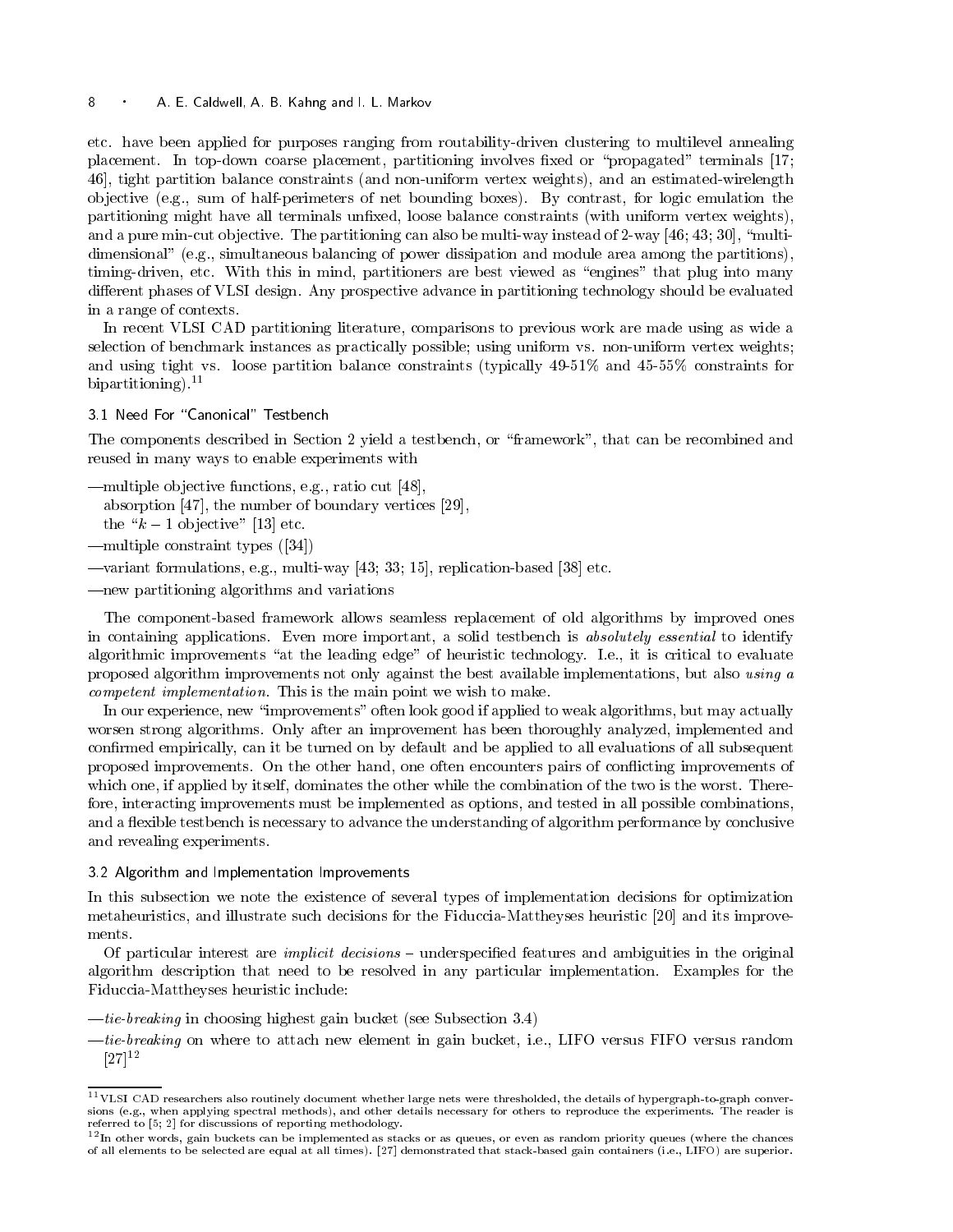9

- —whether to update, or skip the updating, when the delta gain of a move is zero (see Subsection 3.4)
- $-b$ reaking ties when selecting the best solution during the pass  $-c$  choose the first or last one encountered, or the one that is furthest from violating constraints.

Below, we show that the effects of such implicit decisions can far outweigh claimed improvements in solution quality due to algorithm innovation. Other types of implementation decisions, details of which are beyond our present scope, include:

- $-Modifications of the algorithm: important changes to steps or the flow of the original algorithm as well.$ as new steps and features. Among the more prominent examples are "lookahead" tie-breaking [39] among same-gain moves; the *multiple unlocking* heuristic of [15] which allows vertices to move more than once during a pass; and the CLIP heuristic of [18] which chooses moves according to "updated" gains (i.e., the actual gain minus the gain at the beginning of the pass) instead of actual gains.
- $-Tuning$  that can change the result: minor algorithm or implementation changes, typically to avoid particularly bad special cases or pursue only \promising computations". Examples include thresholding large nets from the input to reduce run time; "loose net" removal [12] where gain updates are performed only for [loose] nets that are likely to be uncut; and allowing of illegal solutions during a pass (to improve hill-climbing ability of the algorithm) [19].
- $-Tuning that can not change the result: minor algorithm or implementation changes to simplify compu$ tations in critical or statistically signicant special cases. Examples include skipping nets which cannot have non-zero delta gains (updates); code optimizations that are specific to the netcut objective; and code optimizations that are specific to 2-way partitioning.

#### 4. EMPIRICAL ILLUSTRATION

We now illustrate how "implicit implementation decisions" can severely distort the experimental assessment of new algorithmic ideas. Uncertainties in the description of the Fiduccia-Mattheyses algorithm have been previously analyzed, notably in [27], where the authors show that inserting moves into gain buckets in LIFO order is much preferable to doing so in FIFO order (also a constant-time insertion) or at random. Since the work of [27], all FM implementations that we are aware of use LIFO insertion.13 In our experiments, we consider the following two implicit implementation decisions:

- -Zero delta gain update. Recall that when a vertex x is moved, the gains for all vertices y on nets incident to  $x$  must potentially be updated. In all FM implementations, this is done by going through the incident nets one at a time, and computing the changes in gain for vertices y on these nets. A straightforward implementation computes the change in gain ("delta gain") for  $y$  by adding and subtracting four cut values for the net under consideration,<sup>14</sup> and immediately updating y's position in the gain container.
	- Notice that sometimes the delta gain can be zero. An implicit implementation decision is whether to reinsert a vertex y when it experiences a zero delta gain move ("All $\Delta_{gain}$ "), or whether to skip the gain update ("Nonzero"). The former will shift the position of y within the same gain bucket; the latter will leave  $y$ 's position unchanged. The effect of zero delta gain updating is not immediately obvious.<sup>15</sup>
- $\overline{-}$ Tie-breaking between two highest-gain buckets in move selection. When the gain container is implemented such that available moves are segregated, typically by source or destination partition, there can be more than one nonempty highest-gain bucket. Notice that when the balance constraint is anything other than "exact bisection", it is possible for all the moves at the heads of the highest-gain buckets to be legal. The FM implementer must choose a method for dealing with this situation. In our experiments, we contrast three approaches:<sup>16</sup> (i) choose the move that is not from the same partition

 $^{-1}$  A series of works in the mid-1990s retrospectively show that the LIFO order allows vertices in "natural clusters" to move together across the cutline. The CLIP variant of [18] is a more direct way of moving clusters.

<sup>&</sup>lt;sup>14</sup> These four cut values correspond to: (a) x, y in their original partitions; (b) x in original partition, y moved; (c) x moved, y in original partition; and (d) x and y both moved. (a) - (b) is the original gain for y due to the net under consideration; (c) - (d) is the new gain for y due to the same net. The difference  $((a)-(b)) - ((c)-(d))$  is the delta gain. See [30] for a discussion.

 $15$ The gain update method presented in [20] has the side effect of skipping all zero delta gain updates. However, this method is both netcut- and two-way specific; it is not certain that a first-time experimenter with FM will find analogous solutions for k-way partitioning with a general objective.

 $16$ These approaches are described for the case of bipartitioning. Other approaches can be devised for k-way partitioning.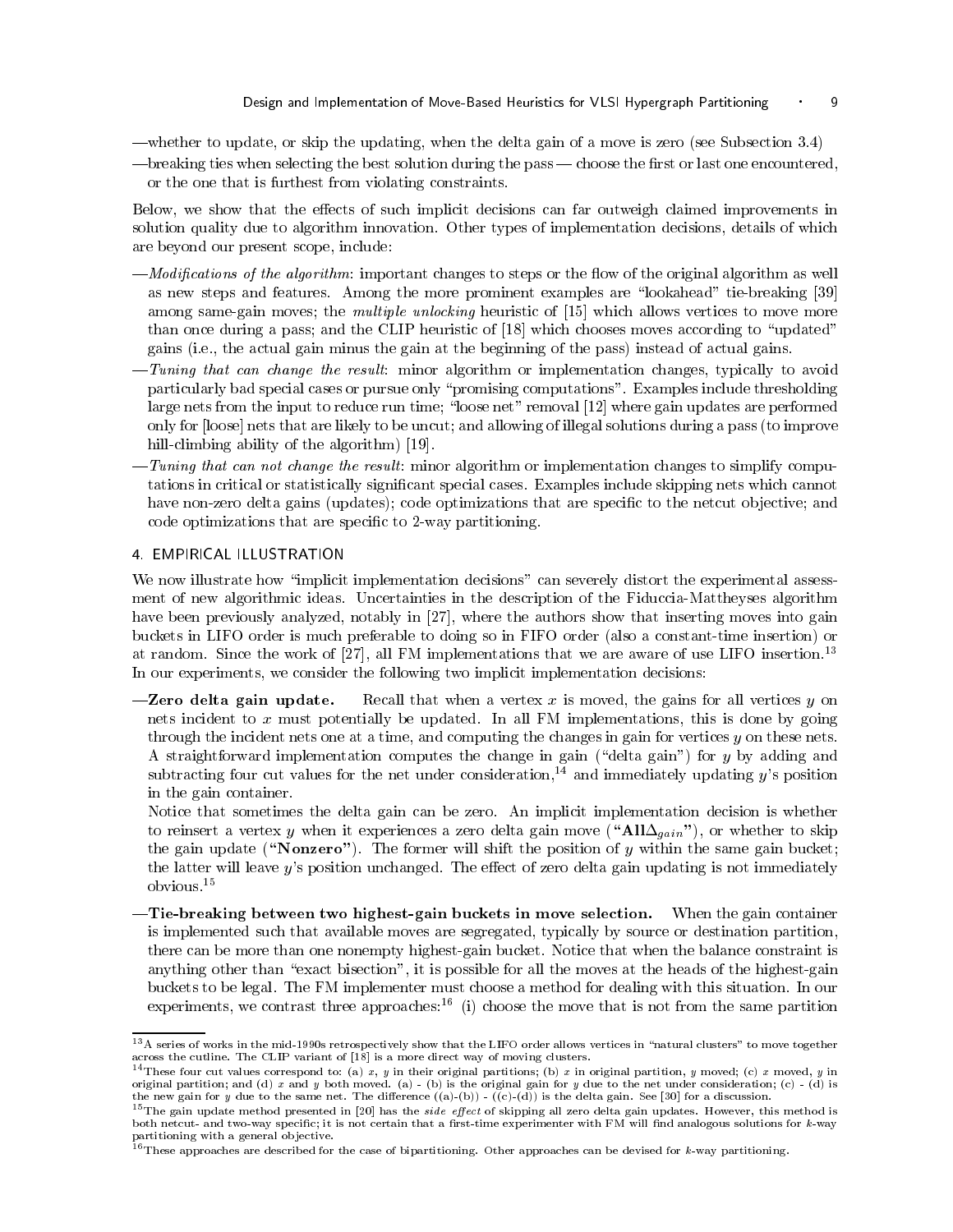as the last vertex moved (" $\mathbf{away"}$ ); (ii) choose the move in partition 0 (" $\mathbf{part0"}$ ); and (iii) choose the move from the same partition as the last vertex moved  $(\text{``toward''}).$ 

Our experimental testbench allows us to test an FM variant in the context of flat LIFO (as described in [27]), flat CLIP (as described in [18]), and multilevel LIFO and multilevel CLIP (as described in [4]). Our implementations are in C++ with heavy use of STL3.0; we currently run in the Sun Solaris 2.6 and 2.7 and Sun CC4.2 environment (as well as  $g++ 2.95.2$  on RedHat Linux 6.0 and 6.1). We use standard VLSI benchmark instances available on the Web at [1] and several older benchmarks from http://www.cbl.ncsu.edu/benchmarks. Node and hyperedge statistics for the benchmarks are presented in Tables 4, 5 and 6. Our tests are for bipartitioning only. We evaluate all partitioning variants using actual vertex areas and unit vertex areas, incorporating the standard protocols for treating pad areas described in [2]. We also evaluate all partitioning variants using both a 10% balance constraint (i.e., each partition must have between  $45\%$  and  $55\%$  of the total vertex area) as well as a  $2\%$  balance constraint (results are qualitatively similar; we therefore report only results for 2% balance constraints). All experiments were run on Sun Ultra workstations, with runtimes normalized to Sun Ultra-1 (140MHz) CPU seconds. Each result represents a set of 100 independent runs with random initial starting solutions; Tables 1 and 2 report triples of form "**average cut** (average CPU sec)" (see also Figures 4 and 5). From the data, we make the following observations.



Fig. 4. Performance of three implementation variants of LIFO FM and CLIP FM on six benchmarks, with unit areas and partitioning tolerance 2%. We plot performance relative to the best solution cost seen over all runs of all variants. The worst results seen are up to 3:5 times worse than the best seen. Additional implementation options are analyzed in Table 1, which gives more detailed information about the same experiment. The plots clearly show that a poor implementation choice (Updat[ing] All gains) is masked by an overall stronger heuristic (CLIP FM).

- The average cutsize for a flat partitioner can increase by rather stunning percentages if the worst combination of choices is used instead of the best combination. Such effects stronger for actual areas and weaker for unit areas, but in all cases far outweigh the typical solution quality improvements reported for new algorithm ideas in the partitioning literature.
- |Moreover, we see that one wrong implementation decision can lead to misleading conclusions with respect to other implementation decisions. For example, when zero delta gain updates are made  $(a \text{ wrong decision})$ , the "part0" biasing choice appears significantly worse than the "toward" choice. However, when zero delta gain updates are skipped, "part0" is as good as or even slightly better than " $\text{toward}$ ".<sup>17</sup>
- $-$ Stronger optimization engines (order of strength: ML CLIP > ML LIFO > flat CLIP > flat LIFO) can tend to decrease the "dynamic range" for the effects of implementation choices. This is actually

 $17$ We have observed other similar reversals, e.g., in our experience multiple unlocking is less valuable than reported in [15].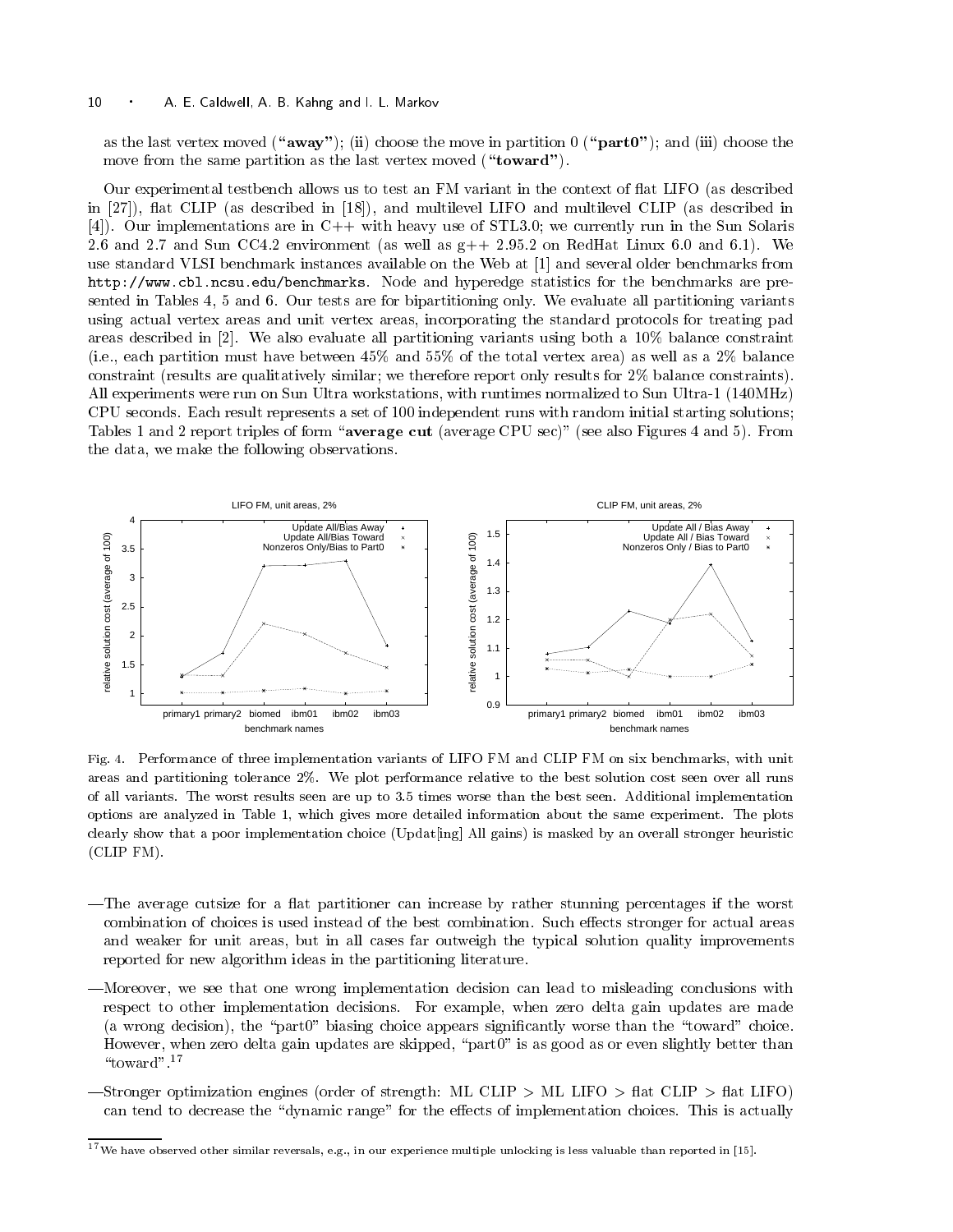| ALGORITHM              |                                | TESTCASES with unit areas and 2% balance |           |           |                         |            |            |  |  |  |
|------------------------|--------------------------------|------------------------------------------|-----------|-----------|-------------------------|------------|------------|--|--|--|
| Updates<br><b>Bias</b> |                                | primary1                                 | primary2  | biomed    | ibm01                   | ibm02      | ibm03      |  |  |  |
|                        |                                | Flat LIFO FM                             |           |           |                         |            |            |  |  |  |
| All $\Delta_{gain}$    | Away                           | 102(0.247)                               | 486(1.6)  | 459(29.3) | 1778(16.4)              | 1810(36.5) | 4175(34.1) |  |  |  |
| All $\Delta_{gain}$    | Part0                          | 102(0.27)                                | 465(2.06) | 422(37.8) | 1673(19.8)              | 1570(43.3) | 4064(35)   |  |  |  |
| All $\Delta_{gain}$    | Toward                         | 102(0.264)                               | 374(1.94) | 316(36.5) | $1030(15.\overline{4})$ | 931(30)    | 3323(39.6) |  |  |  |
| Nonzero                | Away                           | 80.5(0.222)                              | 285(1.31) | 166(22.8) | 543(10.2)               | 549(18)    | 2304(29.2) |  |  |  |
| Nonzero                | Part0                          | 80(0.236)                                | 289(1.47) | 150(26.3) | 551(11.8)               | 549(18.6)  | 2383(31.1) |  |  |  |
| Nonzero                | Toward                         | 78.8(0.219)                              | 291(1.41) | 143(24.8) | 508(10.9)               | 551(19.3)  | 2285(33.1) |  |  |  |
|                        |                                |                                          |           |           | Flat CLIP FM            |            |            |  |  |  |
| All $\Delta_{gain}$    | Away                           | 69.8 $(0.351)$                           | 246(2.22) | 149(53.9) | 555(21.1)               | 707(46.2)  | 1747(45.5) |  |  |  |
| All $\Delta_{gain}$    | $\ensuremath{\mathrm{Part}} 0$ | 68(0.319)                                | 242(2.3)  | 138(52)   | 562(21.3)               | 636(45.5)  | 1686(51.7) |  |  |  |
| All $\Delta_{gain}$    | Toward                         | 68.4 $(0.35)$                            | 236(2.14) | 121(44)   | 561(19.3)               | 619(44)    | 1664(43.2) |  |  |  |
| Nonzero                | Away                           | 66.3(0.284)                              | 231(2.02) | 130(29.1) | 488(17.5)               | 534(46.8)  | 1650(41.9) |  |  |  |
| $\rm Nonzero$          | Part0                          | 66.4 $(0.305)$                           | 226(2.2)  | 124(33.7) | 467(17.1)               | 507(37.4)  | 1618(41.2) |  |  |  |
| Nonzero                | Toward                         | 64.6(0.304)                              | 223(2.13) | 125(31.4) | 474(15.8)               | 559(36.9)  | 1551(41.9) |  |  |  |
|                        |                                |                                          |           |           | ML LIFO FM              |            |            |  |  |  |
| All $\Delta_{gain}$    | Away                           | 64.2(0.818)                              | 183(4.95) | 147(36.8) | 280(29.7)               | 399(70.6)  | 1043(138)  |  |  |  |
| All $\Delta_{gain}$    | Part0                          | 63.8(0.871)                              | 182(5.21) | 145(33.5) | 282(31.6)               | 406(66.8)  | 999(113)   |  |  |  |
| All $\Delta_{gain}$    | Toward                         | 63.2(0.836)                              | 180(4.74) | 145(33.6) | 272(30.8)               | 421(66.1)  | 1035(118)  |  |  |  |
| Nonzero                | Away                           | 62.9(0.807)                              | 182(4.69) | 142(28.1) | 274(29.7)               | 396(60.4)  | 1037(123)  |  |  |  |
| Nonzero                | Part <sub>0</sub>              | 61.8(0.849)                              | 176(5.15) | 144(26.8) | 270(28.8)               | 403(60.2)  | 1048(121)  |  |  |  |
| Nonzero                | Toward                         | 61.4(0.879)                              | 181(4.91) | 143(24.8) | 271(29.1)               | 415(56)    | 1015(119)  |  |  |  |
|                        |                                |                                          |           |           | ML CLIP FM              |            |            |  |  |  |
| All $\Delta_{gain}$    | Away                           | 63.4(0.912)                              | 180(5.27) | 146(32.6) | 276(30.2)               | 400(68.7)  | 1042(138)  |  |  |  |
| All $\Delta_{gain}$    | Part0                          | 62.8(0.849)                              | 180(5.18) | 145(39.1) | 278(29.1)               | 408(67.8)  | 1022(129)  |  |  |  |
| All $\Delta_{gain}$    | Toward                         | 63.3(0.871)                              | 178(5.36) | 141(36.7) | 270(29.4)               | 425(64.4)  | 1032(101)  |  |  |  |
| Nonzero                | Away                           | 61.2 $(0.887)$                           | 178(5.12) | 142(26.8) | 268(28.4)               | 392(57)    | 1037(116)  |  |  |  |
| $\rm Nonzero$          | Part0                          | 62.8(0.878)                              | 176(5.14) | 142(29.3) | 275(28.6)               | 409(55.6)  | 1026(111)  |  |  |  |
| Nonzero                | Toward                         | 63(0.924)                                | 179(4.86) | 142(28.5) | 271(28.2)               | 409(52.9)  | 1034(115)  |  |  |  |

Table 1. Average cuts in partitioning with unit areas and 2% balance tolerance, over 100 independent runs. Average CPU time per run in Sun Ultra-1 (140MHz) seconds is given in parentheses.

a danger: e.g., developing a multilevel FM package may hide the fact that the underlying flat engines are badly implemented. At the same time, the effects of a bad implementation choice are still apparent even when that choice is wrapped within a strong optimization technique (e.g., ML CLIP).

### 5. CONCLUSIONS

The results reported in the previous section are for a "detuned" or "generalized" version of our testbench, where we deliberately re-enabled the zero delta gain update and gain bucket choice as options. In our current testbench, these are not options, i.e., our FM-based engines always skip zero delta gain updates and always choose the "toward" gain bucket in case of ties. Our current testbench is also able to invoke several speedups that exploit the nature of the netcut ob jective and the two-way partitioning context. Its performance is summarized in Table 3 and can be used for benchmarking other implementations. The flexibility of our testbench is particularly valuable; it allows to address new objectives, neighborhood structures, constraint types and certainly justifies the small  $(10-15\%)$  runtime overhead due to objectoriented structure, conditional tests and the like.

The replicability of reported results is a well-known problem in the VLSI hypergraph partitioning community [5], as well as in experimental algorithms research as a whole. Certainly, such issues as experimental protocols, statistical signicance tests, data reporting methodology and comparison with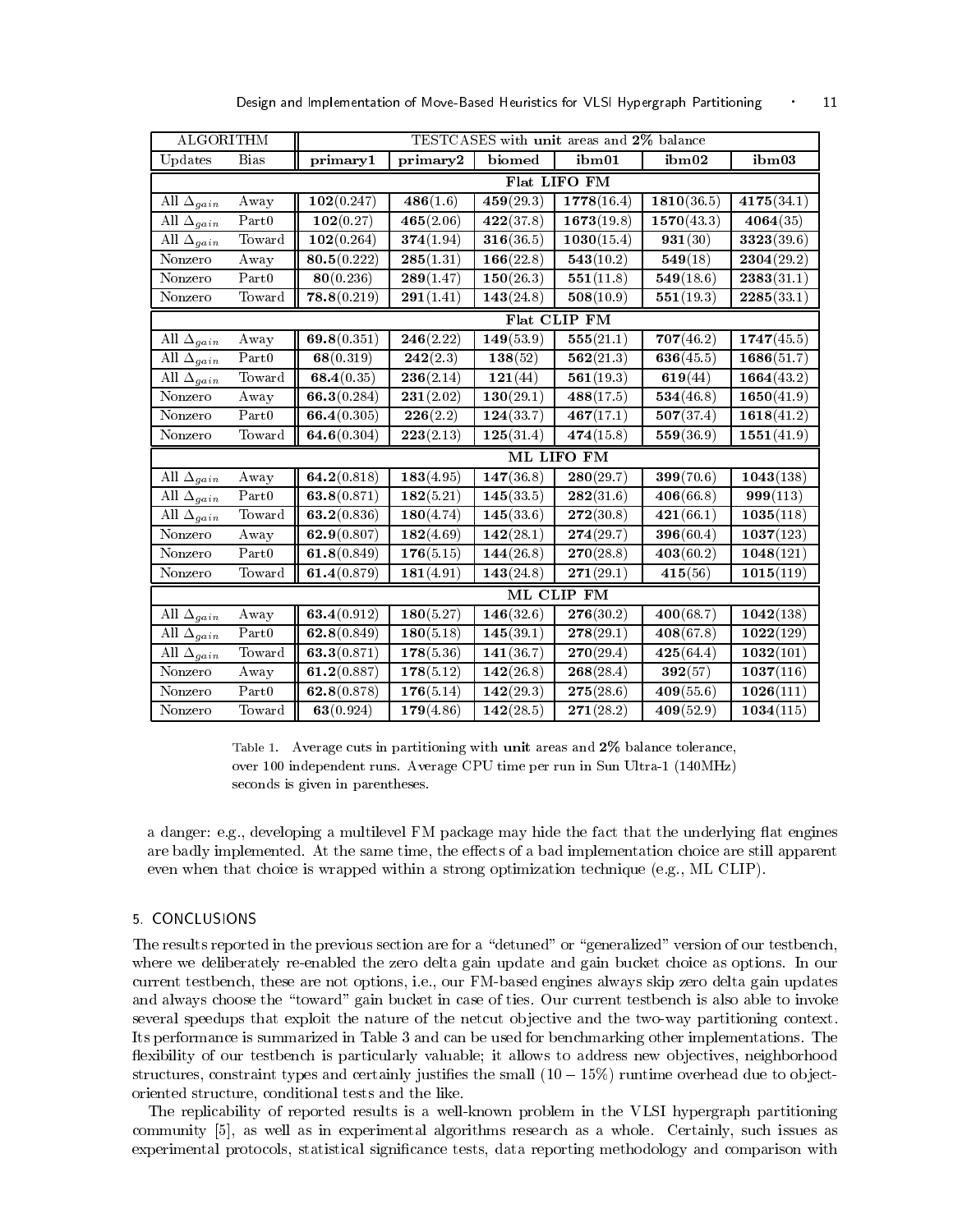

Fig. 5. Performance of three implementation variants of LIFO FM and CLIP FM on six benchmarks, with actual areas and partitioning tolerance 2%. We plot performance relative to the best solution cost seen over all runs of all variants. The worst results seen are up to six times worse than the best seen. Additional implementation options are analyzed in Table 2, which gives more detailed information about the same experiment. The plots clearly show that a poor implementation choices (Updat[ing] All gains) is masked by an overall stronger heuristic (CLIP FM).

previous results are all critical aspects of scientic communication that have been addressed by previous literature [6; 8; 22]. In this work, we have focused on the need to describe proposed algorithms and algorithm improvements in sufficient detail, notably with respect to the documentation of all significant implementation decisions. We have presented evidence suggesting the appropriate level of detail for reporting algorithm improvements; we suggest that even an expert programmer and algorithm researcher may not otherwise recover a leading edge implementation (i.e., from a poor description). Our main contributions have been the description of a software architecture for partitioning research, a review of the modern context for such research in the VLSI CAD domain, and a sampling of hidden implementation decisions that are crucial to obtaining a useful testbench.

#### Acknowledgments

We thank Max Moroz for design, implementation and support of an efficient STL-based hypergraph package used in the paper.

#### REFERENCES

- [1] C. J. Alpert, \Partitioning Benchmarks for VLSI CAD Community", Web page, http://vlsicad.cs.ucla.edu/~cheese/benchmarks.html
- [2] C. J. Alpert, "The ISPD-98 Circuit Benchmark Suite", Proc. ACM/IEEE International Symposium on Physical Design, April 98, pp. 80-85. See errata at http://vlsicad.cs.ucla.edu/~cheese/errata.html
- [3] C. J. Alpert and L. W. Hagen and A. B. Kahng, "A Hybrid Multilevel/Genetic Approach for Circuit Partitioning", Proc. IEEE Asia Pacific Conference on Circuits and Systems, 1996, pp. 298-301.
- [4] C. J. Alpert, J.-H. Huang and A. B. Kahng, "Multilevel Circuit Partitioning", ACM/IEEE Design Automation Conference, pp. 530-533. http://vlsicad.cs.ucla.edu/papers/conference/c68.ps
- [5] C. J. Alpert and A. B. Kahng, "Recent Directions in Netlist Partitioning: A Survey", Integration, 19(1995) 1-81.
- [6] R. S. Barr, B. L. Golden, J. P. Kelly, M. G. C. Resende and W. R. Stewart, \Designing and Reporting on Computational Experiments with Heuristic Methods", technical report (extended version of J. Heuristics paper), June 27, 1995.
- [7] F. Brglez, "ACM/SIGDA Design Automation Benchmarks: Catalyst or Anathema?", IEEE Design and Test, 10(3) (1993), pp. 87-91.
- [8] F. Brglez, "Design of Experiments to Evaluate CAD Algorithms: Which Improvements Are Due to Improved Heuristic and Which are Merely Due to Chance?", technical report CBL-04-Brglez, NCSU Collaborative Benchmarking Laboratory, April 1998.
- [9] T. Bui, S. Chaudhuri, T. Leighton and M. Sipser, "Graph Bisection Algorithms with Good Average Behavior", Combinatorica 7(2), 1987, pp. 171-191.
- [10] A. E. Caldwell, A. B. Kahng and I. L. Markov, manuscript, 1998.
- [11] P. K. Chan and M. D. F. Schlag and J. Y. Zien, "Spectral K-Way Ratio-Cut Partitioning and Clustering", IEEE Transactions on Computer-Aided Design, vol. 13 (8), pp. 1088-1096.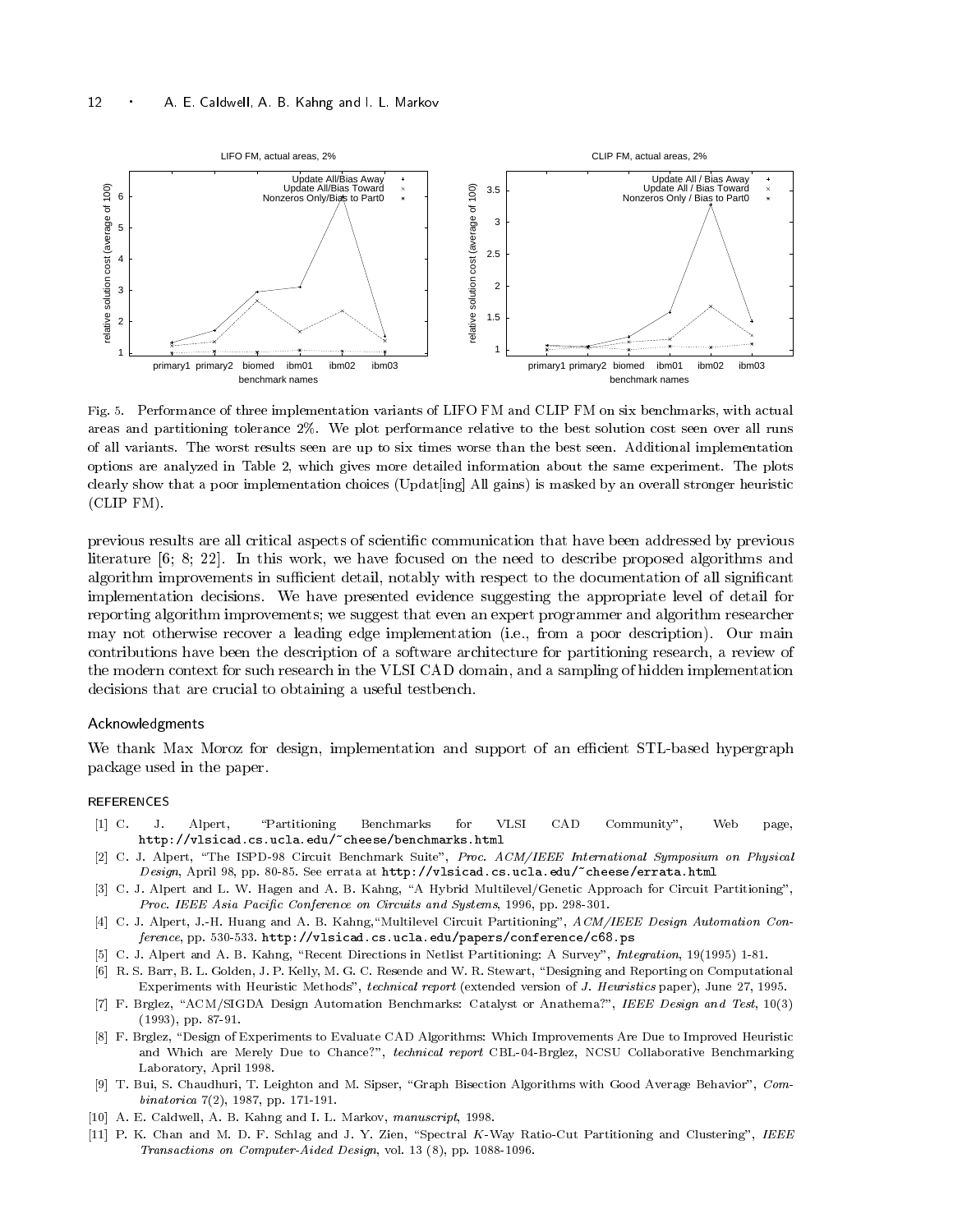| <b>ALGORITHM</b>    |                               | TESTCASES with actual areas and 2% balance |           |           |              |            |            |  |  |  |
|---------------------|-------------------------------|--------------------------------------------|-----------|-----------|--------------|------------|------------|--|--|--|
| Updates             | <b>Bias</b>                   | primary1                                   | primary2  | biomed    | ibm01        | ibm02      | ibm03      |  |  |  |
|                     |                               |                                            |           |           | Flat LIFO FM |            |            |  |  |  |
| All $\Delta_{gain}$ | Away                          | 105(0.283)                                 | 481(2.05) | 446(27.8) | 1885(11.1)   | 3256(34.8) | 4389(25.4) |  |  |  |
| All $\Delta_{gain}$ | $\overline{\mathrm{Part}}{}0$ | 103(0.311)                                 | 467(2.4)  | 428(34.9) | 1909(12.3)   | 2440(33.5) | 4166(27.1) |  |  |  |
| All $\Delta_{gain}$ | Toward                        | 96.8(0.285)                                | 380(2.15) | 408(30.7) | 1023(11.6)   | 1274(22.7) | 3939(22.3) |  |  |  |
| Nonzero             | Away                          | 80.5(0.258)                                | 291(1.78) | 164(27.3) | 639(8.86)    | 551(14.9)  | 2838(25.2) |  |  |  |
| Nonzero             | Part0                         | 79(0.271)                                  | 294(1.74) | 157(29.2) | 660(7.87)    | 573(17)    | 2938(24)   |  |  |  |
| Nonzero             | Toward                        | 79.7(0.25)                                 | 280(1.79) | 153(24.7) | 607(7.62)    | 543(15.8)  | 2843(25.4) |  |  |  |
|                     |                               |                                            |           |           | Flat CLIP FM |            |            |  |  |  |
| All $\Delta_{gain}$ | Away                          | 66.2(0.361)                                | 244(2.71) | 148(57)   | 842(15.3)    | 1841(27.5) | 3623(23.4) |  |  |  |
| All $\Delta_{gain}$ | Part0                         | 66.3(0.395)                                | 242(2.81) | 141(54.6) | 772(14.9)    | 1499(32.4) | 3543(29.3) |  |  |  |
| All $\Delta_{gain}$ | Toward                        | 65.9(0.393)                                | 237(2.7)  | 138(58)   | 615(13)      | 945(21.5)  | 3066(25.6) |  |  |  |
| Nonzero             | Away                          | 64.5(0.351)                                | 231(2.66) | 130(33.3) | 542(12.1)    | 574(18.5)  | 2689(22.8) |  |  |  |
| Nonzero             | Part <sub>0</sub>             | 62(0.371)                                  | 242(2.49) | 123(35)   | 556(12.4)    | 582(17.8)  | 2732(23.1) |  |  |  |
| Nonzero             | Toward                        | 63.9(0.377)                                | 233(2.31) | 124(34.9) | 528(11.8)    | 562(15.3)  | 2504(23.2) |  |  |  |
|                     |                               |                                            |           |           | ML LIFO FM   |            |            |  |  |  |
| All $\Delta_{gain}$ | Away                          | 62.8(0.905)                                | 163(5.27) | 145(34.9) | 289(27.9)    | 433(42.9)  | 958(59.4)  |  |  |  |
| All $\Delta_{gain}$ | Part0                         | 62.5(0.954)                                | 166(5.03) | 144(38.7) | 289(27.2)    | 429(44.6)  | 957(56.3)  |  |  |  |
| All $\Delta_{gain}$ | Toward                        | 61.1(0.974)                                | 161(5.28) | 143(36.3) | 289(27.7)    | 423(47)    | 971(58.7)  |  |  |  |
| Nonzero             | Away                          | 60.4(0.914)                                | 158(4.52) | 142(29.9) | 287(22.7)    | 432(39.6)  | 969(52.2)  |  |  |  |
| Nonzero             | Part0                         | 59.9(0.882)                                | 158(4.36) | 142(29.3) | 282(25.3)    | 421(44)    | 952(50.6)  |  |  |  |
| Nonzero             | Toward                        | 60.5(0.9)                                  | 159(4.5)  | 142(27.5) | 276(25.4)    | 419(43.2)  | 959(52.5)  |  |  |  |
|                     |                               |                                            |           |           | ML CLIP FM   |            |            |  |  |  |
| All $\Delta_{gain}$ | Away                          | 63.5(0.88)                                 | 163(5)    | 144(35.9) | 283(24.5)    | 428(41.5)  | 960(59.3)  |  |  |  |
| All $\Delta_{gain}$ | Part0                         | 62.5(0.891)                                | 161(4.24) | 143(37.1) | 289(25.3)    | 441(46.5)  | 969(63.6)  |  |  |  |
| All $\Delta_{gain}$ | Toward                        | 61.9(0.927)                                | 162(4.83) | 141(37.8) | 284(24.9)    | 425(44.2)  | 953(62.1)  |  |  |  |
| Nonzero             | Away                          | 60.2(0.939)                                | 160(4.66) | 144(31.8) | 283(23)      | 414(48.7)  | 957(50.4)  |  |  |  |
| $\rm Nonzero$       | Part0                         | 61(0.895)                                  | 161(4.89) | 144(28.1) | 285(24.7)    | 447(41.8)  | 934(53)    |  |  |  |
| Nonzero             | Toward                        | 60.9(0.864)                                | 155(4.7)  | 144(29.6) | 282(22.4)    | 433(42.6)  | 959(50.6)  |  |  |  |

Table 2. Average cuts in partitioning with actual areas and 2% balance tolerance, over 100 independent runs. Average CPU time per run in Sun Ultra-1 (140MHz) seconds is given in parentheses.

| Configuration      | primary 1   | primary2    | biomed      | ibm01       | ibm02       | ibm <sub>03</sub> |
|--------------------|-------------|-------------|-------------|-------------|-------------|-------------------|
| 2% unit area       | 57.1(0.418) | 164.7(1.3)  | 132.8(2.24) | 275.0(5.7)  | 372.1(10.6) | 1031.4(11.6)      |
| $10\%$ unit area   | 52.1(0.412) | 143.6(1.3)  | 117.0(2.16) | 247.9(5.82) | 268.8(10.3) | 820.9(11.8)       |
| 2% actual area     | 61.3(0.389) | 193.1(1.41) | 137.2(2.07) | 284.5(6.63) | 421.3(14.6) | 1079.8(15.8)      |
| $10\%$ actual area | 54.1(0.421) | 177.8(1.07) | 125.0(2.23) | 244.4(5.36) | 275.7(14.7) | 1062.1(16.4)      |

strained to be within  $2\%$  or  $10\%$  of bisection. Data expressed as (average cut / average CPU time) over 100 runs, with the latter normalized to CPU seconds on a 140MHz Sun Ultra-1.

- [12] J. Cong, H. P. Li, S. K. Lim, T. Shibuya and D. Xu, "Large Scale Circuit Partitioning with Loose/Stable Net Removal and Signal Flow Based Clustering", Proc. IEEE International Conference on Computer-Aided Design, 1997, pp. 441-446.
- [13] J. Cong and S. K. Lim, "Multiway Partitioning with Pairwise Movement", Proc. IEEE/ACM International Conference on Computer-Aided Design, 1998, to appear.
- [14] J. Darnauer and W. Dai, "A Method for Generating Random Circuits and Its Applications to Routability Measurement", Proc.  $ACM/SIGDA$  International Symposium on FPGAs, 1996, pp. 66-72.
- [15] A. Dasdan and C. Aykanat, "Two Novel Multiway Circuit Partitioning Algorithms Using Relaxed Locking", IEEE Transactions on Computer-Aided Design 16(2) (1997), pp. 169-178.
- [16] W. Deng, personal communication, July 1998.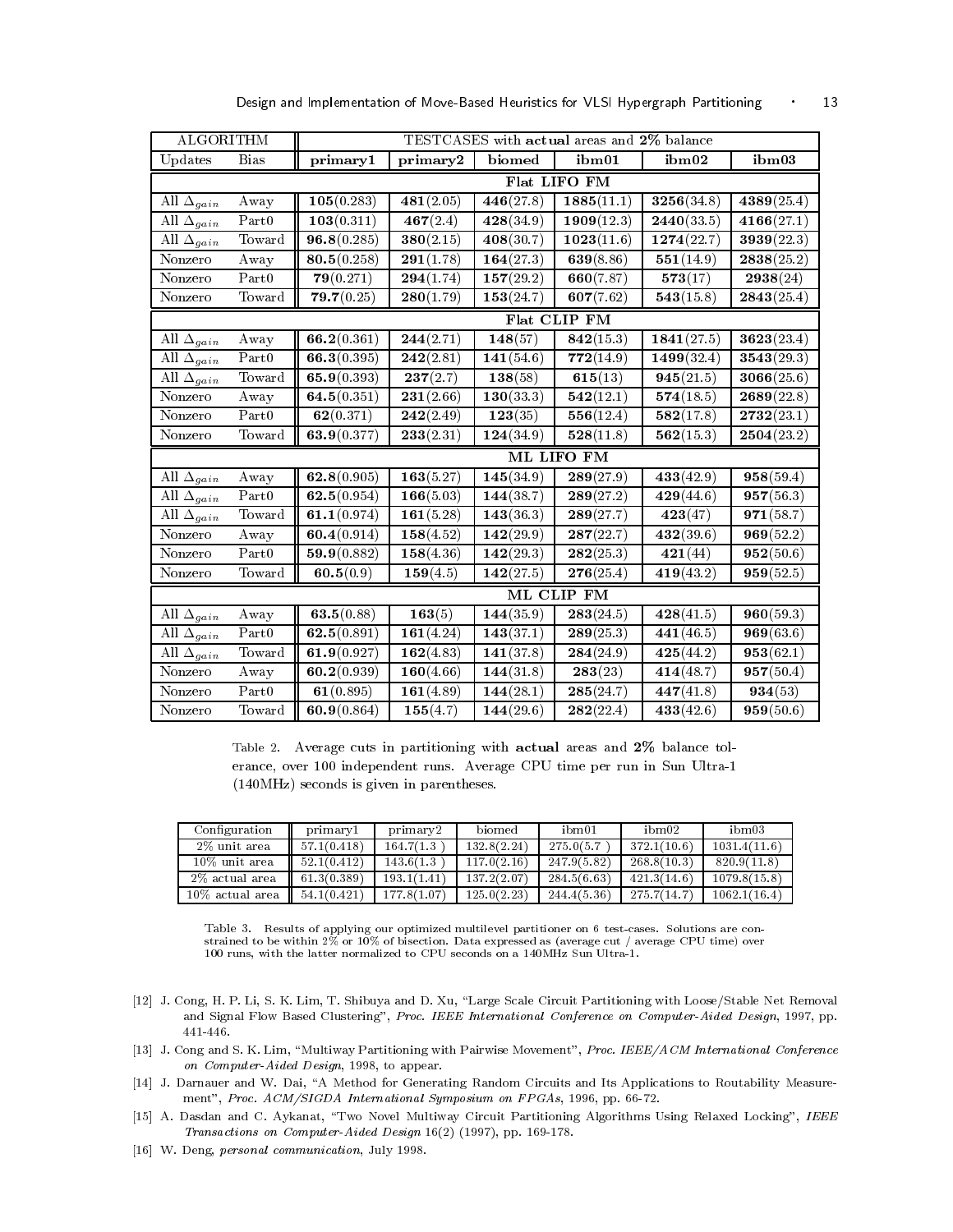|       |               |          |                |          |              |          | Node degree statistics for testcases |          |                |              |                |
|-------|---------------|----------|----------------|----------|--------------|----------|--------------------------------------|----------|----------------|--------------|----------------|
|       | primary1(833) |          | primary2(3014) |          | biomed(6514) |          | ibm01(12752)                         |          | ibm02(19601)   | ibm03(23136) |                |
| deg:  | #             | $\deg$ : | #              | $\deg$ : | #            | $\deg$ : | #                                    | $\deg$ : | #              | $\deg$ :     | #              |
| Avg:  | 3.49          | Avg:     | 3.72           | Avg:     | 3.230        | Avg:     | 3.965                                | Avg:     | 4.143          | Avg:         | 4.044          |
| $1$ . | 48            | 1:       | 43             | 1:       | 97           | 1:       | 781                                  | 1:       | 1591           | 1:           | 363            |
| 2:    | 145           | 2:       | 453            | $2$ :    | 792          | 2:       | 3722                                 | $2$ .    | 4448           | 2:           | 7093           |
| 3:    | 205           | 3.       | 1266           | 3:       | 4492         | 3.       | 2016                                 | 3.       | 2318           | $3 -$        | 4984           |
| 4:    | 273           | 4.       | 519            | 4:       | 440          | 4.       | 1430                                 | 4.       | 1714           | 4:           | 4357           |
| 5:    | 234           | 5.       | 402            | 5:       | 35           | 5.       | 1664                                 | 5.       | 3406           | 5.           | 2778           |
| 6:    | $5^{\circ}$   | 6:       | 23             | 6:       | 658          | 6:       | 1761                                 | 6:       | 4435           | 6:           | 1252           |
| 7:    | 22            | 7:       | 260            |          |              | 7:       | 542                                  | 7:       | 1055           | 7:           | 300            |
| $9 -$ | $\mathbf{1}$  | 8:       | 4 <sup>1</sup> |          |              | 8:       | 194                                  | 8.       | 303            | 8:           | 689            |
|       |               | 9:       | 44             |          |              | 9:       | 368                                  | 9:       | 319            | 9:           | 708            |
|       |               |          |                |          |              | 10:      | 3                                    | 29:      | $\overline{2}$ | 10:          | 50             |
|       |               |          |                |          |              | 13:      | 220                                  | 32.      | $\mathbf{1}$   | 11:          | 25             |
|       |               |          |                |          |              | 39.      | $\mathbf{1}$                         | 51:      | $\overline{4}$ | 12:          | 192            |
|       |               |          |                |          |              |          |                                      | 53:      | 3              | 13:          | 47             |
|       |               |          |                |          |              |          |                                      | 60:      | $\mathbf{1}$   | 14:          | $7^{\circ}$    |
|       |               |          |                |          |              |          |                                      | 69:      | $\mathbf{1}$   | 16:          | 10             |
|       |               |          |                |          |              |          |                                      |          |                | 17:          | $7^{\circ}$    |
|       |               |          |                |          |              |          |                                      |          |                | $18 - 19$ :  | 4 <sup>1</sup> |
|       |               |          |                |          |              |          |                                      |          |                | 20:          | 16             |
|       |               |          |                |          |              |          |                                      |          |                | $21-23$ :    | 8              |
|       |               |          |                |          |              |          |                                      |          |                | 24.          | 136            |
|       |               |          |                |          |              |          |                                      |          |                | 25:          | 101            |
|       |               |          |                |          |              |          |                                      |          |                | $84 - 100$ : | 9              |

Table 4. Hypergraph node degree statistics. The numbers of nodes in degree ranges are given for each testcase together with the total nodes and average node degree.

- [17] A. E. Dunlop and B. W. Kernighan, "A Procedure for Placement of Standard Cell VLSI Circuits", IEEE Transactions on Computer-Aided Design 4(1) (1985), pp. 92-98
- [18] S. Dutt and W. Deng, "VLSI Circuit Partitioning by Cluster-Removal Using Iterative Improvement Techniques", Proc. IEEE International Conference on Computer-Aided Design, 1996, pp. 194-200
- [19] S. Dutt and H. Theny, "Partitioning Using Second-Order Information and Stochastic Gain Function", Proc. IEEE/ACM International Symposium on Physical Design, 1998, pp. 112-117
- [20] C. M. Fiduccia and R. M. Mattheyses, "A Linear Time Heuristic for Improving Network Partitions", Proc. ACM/IEEE Design Automation Conference, 1982, pp. 175-181.
- [21] M. R. Garey and D. S. Johnson, "Computers and Intractability, a Guide to the Theory of NP-completeness", W. H. Freeman and Company: New York, 1979, pp. 223
- [22] I. P. Gent, S. A. Grant, E. McIntyre, P. Prosser, P. Shaw, B. M. Smith and T. Walsh, "How Not To Do It", research report 97-27, Univ. of Leeds School of Computer Studies, May 1997.
- [23] M. Ghose, M. Zubair and C. E. Grosch, "Parallel Partitioning of Sparse Matrices", Computer Systems Science & Engineering (1995) 1, pp. 33-40.
- [24] D. Ghosh, "Synthesis of Equivalence Class Circuit Mutants and Applications to Benchmarking", summary of presentation at DAC-98 Ph.D. Forum, June 1998.
- [25] M. K. Goldberg and M. Burstein, "Heuristic Improvement Technique for Bisection of VLSI Networks", IEEE Transactions on Computer-Aided Design, 1983, pp. 122-125.
- [26] S. Hauck and G. Borriello, "An Evaluation of Bipartitioning Techniques", IEEE Transactions on Computer-Aided Design 16(8) (1997), pp. 849-866.
- [27] L. W. Hagen, D. J. Huang and A. B. Kahng, "On Implementation Choices for Iterative Improvement Partitioning Methods", Proc. European Design Automation Conference, 1995, pp. 144-149.
- [28] B. Hendrickson and R. Leland, "A Multilevel Algorithm for Partitioning Graphs", draft, 1995.
- [29] B. Hendrickson and T. G. Kolda, "Partitioning Rectangular and Structurally Nonsymmetric Sparse Matrices for Parallel Processing", manuscript, 1998 (extended version of PARA98 workshop proceedings paper).
- [30] D. J. Huang and A. B. Kahng, "Partitioning-Based Standard Cell Global Placement with an Exact Objective", Proc. ACM/IEEE International Symposium on Physical Design, 1997, pp. 18-25. http://vlsicad.cs.ucla.edu/papers/conference/c66.ps
- [31] M. Hutton, J. P. Grossman, J. Rose and D. Corneil, "Characterization and Parameterized Random Generation of Digital Circuits", In Proc. IEEE/ACM Design Automation Conference, 1996, pp. 94-99.
- [32] A. B. Kahng, "Futures for Partitioning in Physical design", Proc. IEEE/ACM International Symposium on Physical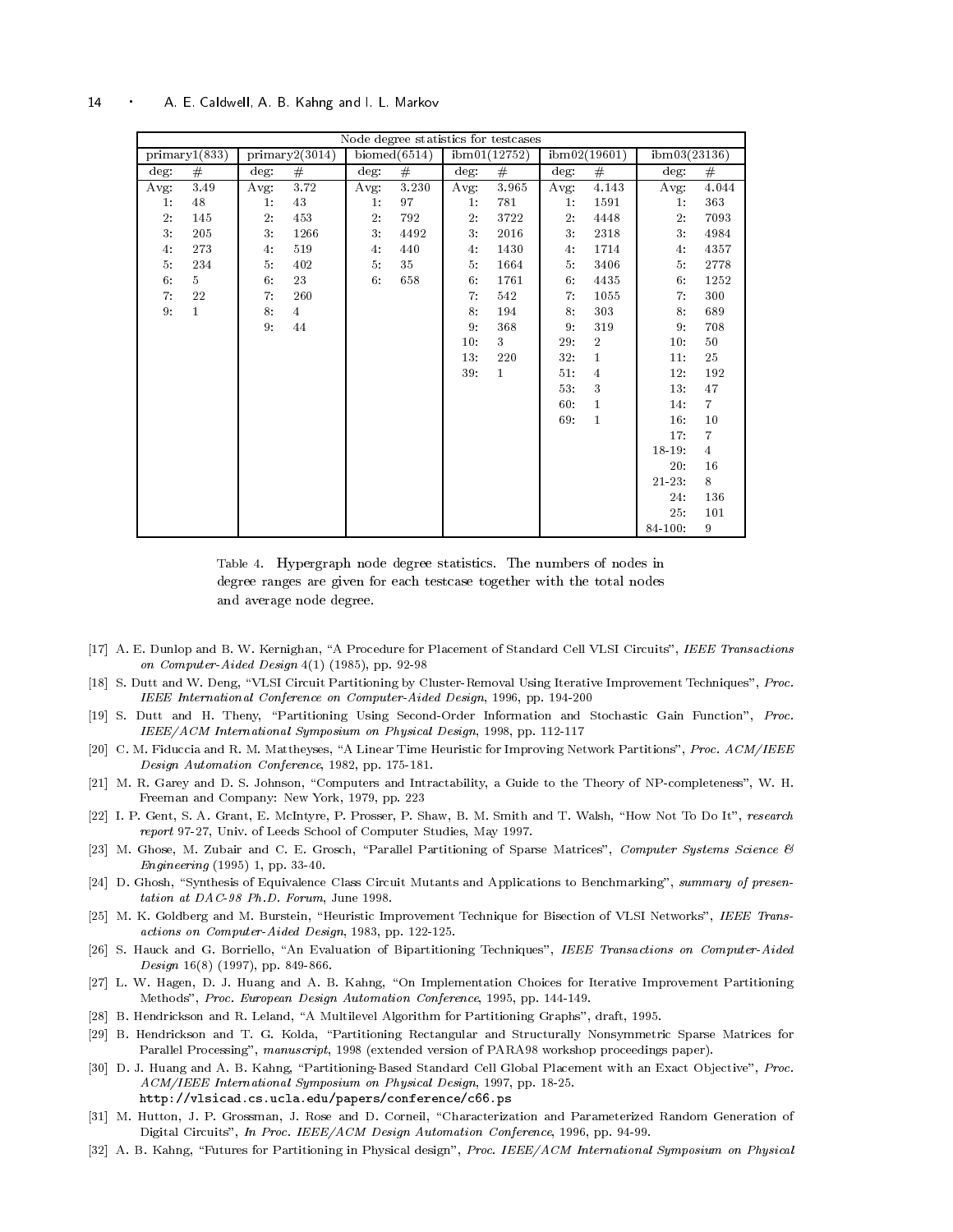| Node weight statistics for testcases |                |          |            |                |              |                |  |  |  |
|--------------------------------------|----------------|----------|------------|----------------|--------------|----------------|--|--|--|
| weight range                         |                |          | $#$ nodes  |                |              |                |  |  |  |
|                                      | primary1       | primary2 | biomed     | ibm01          | ibm02        | ibm03          |  |  |  |
| $\mathbf{1}$                         | 81             | 107      | 97         | 12749          | 19589        | 23126          |  |  |  |
| $\overline{2}$                       |                |          |            | $\overline{2}$ | 3            |                |  |  |  |
| 3                                    |                |          |            |                | 3            |                |  |  |  |
| $\overline{4}$                       | 89             | 367      |            |                |              |                |  |  |  |
| $\bf 5$                              |                |          | 723        |                |              | $\overline{7}$ |  |  |  |
| $\,6$                                | 142            | 715      |            |                | $\mathbf{1}$ |                |  |  |  |
| $\overline{7}$                       | 151            | 494      | 2818       |                |              | $\,1\,$        |  |  |  |
| $\bf 8$                              | 73             | 398      |            |                |              |                |  |  |  |
| 9                                    |                |          | 1323       |                | $\,1\,$      |                |  |  |  |
| 10                                   |                |          |            |                |              |                |  |  |  |
| 11                                   | 27             | 278      |            |                | 11           |                |  |  |  |
| 12                                   |                |          | 35         |                |              |                |  |  |  |
| 13                                   |                |          |            |                |              |                |  |  |  |
| 14                                   |                |          | $\sqrt{3}$ |                |              |                |  |  |  |
| 15                                   | $\overline{7}$ | 550      |            |                |              |                |  |  |  |
| 16                                   |                |          |            |                |              |                |  |  |  |
| 17                                   | $\mathbf{1}$   | $52\,$   |            |                |              |                |  |  |  |
| 18                                   |                |          | 860        |                |              |                |  |  |  |
| 19                                   |                |          |            |                |              |                |  |  |  |
| 20                                   | 262            | 53       | 655        | 1              | $\mathbf{1}$ | $\overline{2}$ |  |  |  |

Table 5. Hypergraph node weight statistics. The interval between the smallest and largest node weight has been divided into 20 equal ranges for each testcase. For each such range we report the number of nodes with weight in this range.

Design, April 1998, pp. 190-193.

#### http://vlsicad.cs.ucla.edu/papers/conference/c77.ps

- [33] G. Karypis and V. Kumar, "Multilevel k-way Partitioning Scheme For Irregular Graphs", Technical Report 95-064, University of Minnesota, Computer Science Department.
- [34] G. Karypis and V. Kumar, "Multilevel Algorithms for Multi-Constraint Graph Partitioning", Technical Report 98-019, University of Minnesota, Department of Computer Science.
- [35] G. Karypis, R. Aggarwal, V. Kumar, and S. Shekhar, "Multilevel Hypergraph Partitioning: Applications in VLSI Design", Proc. ACM/IEEE Design Automation Conference, 1997, pp. 526-529. Additional publications and benchmark results for hMetis-1.5 are available at http://www-users.cs.umn.edu/ ~karypis/metis/hmetis/main.html
- [36] G. Karypis, R. Aggarwal, V. Kumar, and S. Shekhar, "Multilevel Hypergraph Partitioning: Applications in VLSI Domain", technical report, University of Minnesota Computer Science Department, March 27, 1998.
- [37] B. W. Kernighan and S. Lin, "An Efficient Heuristic Procedure for Partitioning Graphs", Bell System Tech. Journal 49 (1970), pp. 291-307.
- [38] C. Kring and A. R. Newton, "A Cell-Replicating Approach to Mincut-Based Circuit Partitioning", Proc. IEEE/ACM International Conference on Computer-Aided Design, 1991, pp. 2-5.
- [39] B. Krishnamurthy, "An Improved Min-cut Algorithm for Partitioning VLSI Networks", IEEE Transactions on Computers, vol. C-33, May 1984, pp. 438-446.
- [40] B. Landman and R. Russo, "On a Pin Versus Block Relationship for Partitioning of Logic Graphs", IEEE Transactions on Computers C-20(12) (1971), pp. 1469-1479.
- [41] L. T. Liu, M. T. Kuo, S. C. Huang and C. K. Cheng, "A Gradient Method on the Initial Partition of Fiduccia-Mattheyses Algorithm", Proc. IEEE International Conference on Computer-Aided Design, 1995, pp. 229-234.
- [42] T. Lengauer, Combinatorial Algorithms for Integrated Circuit Layout, Wiley-Teubner, 1990.
- [43] L. Sanchis, "Multiple-way network partitioning with different cost functions", IEEE Transactions on Computers, Dec. 1993, vol.42, (no.12):1500-4.
- [44] G. R. Schreiber and O. C. Martin, "Procedure for Ranking Heuristics Applied to Graph Partitioning", Proc. 2nd International Conference on Metaheuristics, July 1997, pp. 1-19.
- [45] G. R. Schreiber and O. C. Martin, "Cut Size Statistics of Graph Bisection Heuristics", manuscript in submission to SIAM J. Optimization, 1997.
- [46] P. R. Suaris and G. Kedem, "Quadrisection: A New Approach to Standard Cell Layout", Proc. IEEE/ACM International Conference on Computer-Aided Design, 1987, pp. 474-477.
- [47] W. Sun and C. Sechen, "Efficient and Effective Placements for Very Large Circuits", Proc. IEEE/ACM International Conference on Computer-Aided Design, 1993, pp. 170-177.